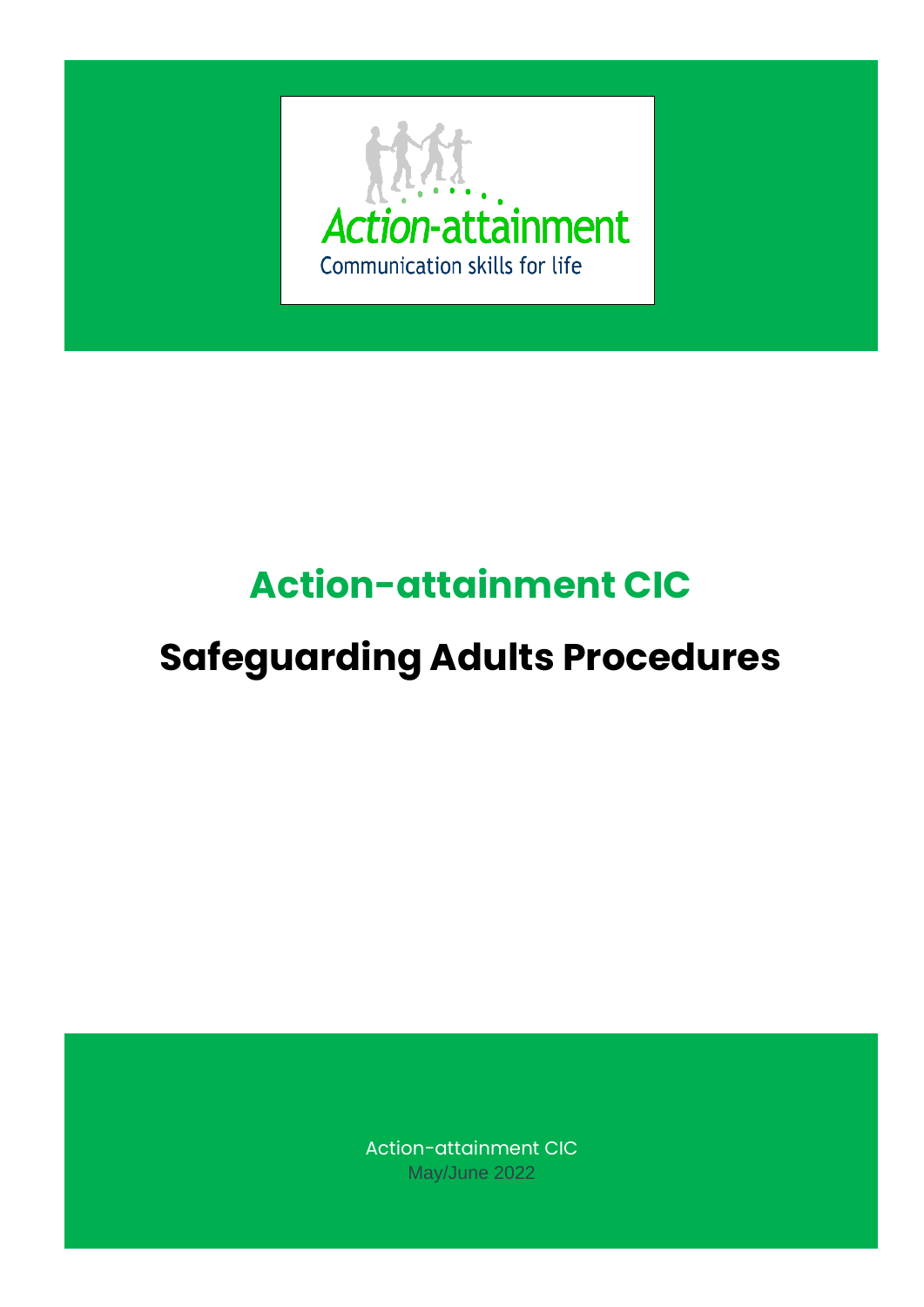

# **Action-attainment CIC Safeguarding Adults Procedures**

*Document owner: Sam Silver, CEO and Lead Safeguarding Person Document approved by: Action-attainment Board Date policy approved: June 2022 Next review date: April 2023*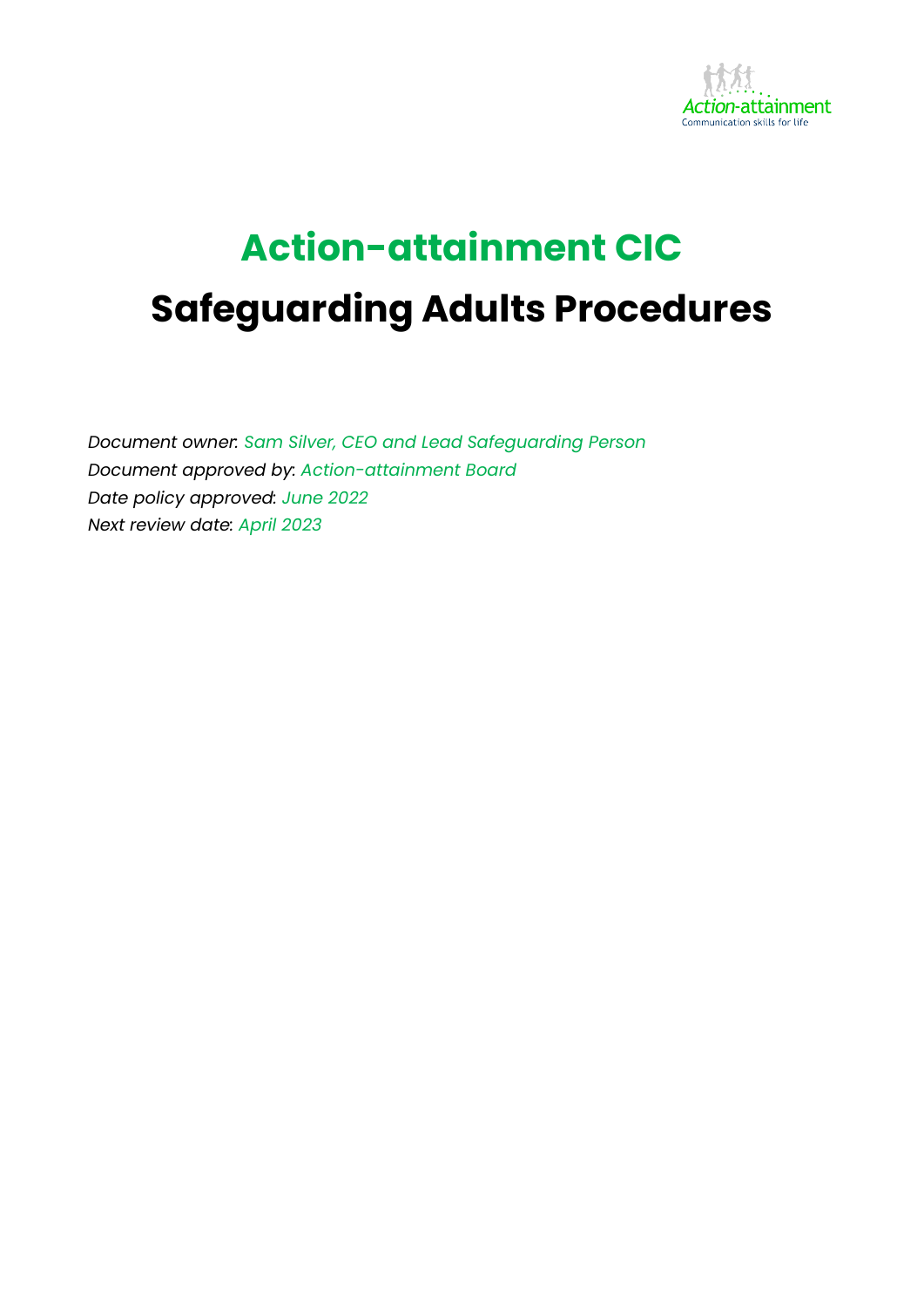

## **Contents**

| $\small \label{eq:1} \begin{minipage}[t]{0.9\textwidth} \centering \begin{tabular}{ c c c c c } \hline \textbf{Introduction} & \textbf{3.0001} & \textbf{4.0001} & \textbf{5.0001} & \textbf{6.0001} & \textbf{6.0001} & \textbf{7.0001} & \textbf{8.0001} & \textbf{9.0001} & \textbf{9.0001} & \textbf{9.0001} & \textbf{9.0001} & \textbf{9.0001} & \textbf{9.0001} & \textbf{9.00$ |  |
|----------------------------------------------------------------------------------------------------------------------------------------------------------------------------------------------------------------------------------------------------------------------------------------------------------------------------------------------------------------------------------------|--|
|                                                                                                                                                                                                                                                                                                                                                                                        |  |
|                                                                                                                                                                                                                                                                                                                                                                                        |  |
|                                                                                                                                                                                                                                                                                                                                                                                        |  |
|                                                                                                                                                                                                                                                                                                                                                                                        |  |
|                                                                                                                                                                                                                                                                                                                                                                                        |  |
|                                                                                                                                                                                                                                                                                                                                                                                        |  |
|                                                                                                                                                                                                                                                                                                                                                                                        |  |
| Section 2: What happens next? (Safeguarding Lead and organisational response)9                                                                                                                                                                                                                                                                                                         |  |
|                                                                                                                                                                                                                                                                                                                                                                                        |  |
|                                                                                                                                                                                                                                                                                                                                                                                        |  |
|                                                                                                                                                                                                                                                                                                                                                                                        |  |
|                                                                                                                                                                                                                                                                                                                                                                                        |  |
|                                                                                                                                                                                                                                                                                                                                                                                        |  |
|                                                                                                                                                                                                                                                                                                                                                                                        |  |
|                                                                                                                                                                                                                                                                                                                                                                                        |  |
|                                                                                                                                                                                                                                                                                                                                                                                        |  |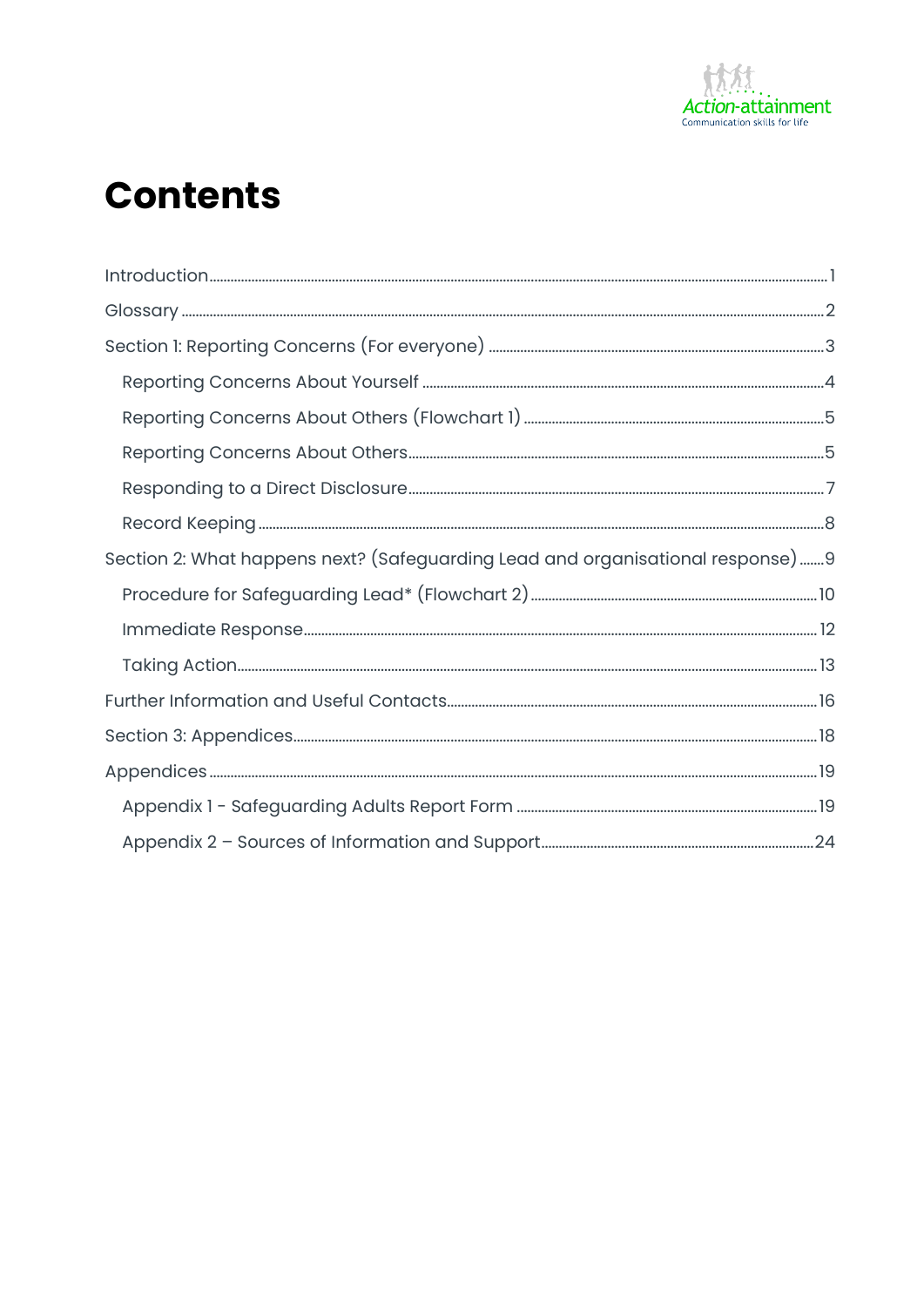

# <span id="page-3-0"></span>**Introduction**

Action-attainment CIC, Aa, is committed to providing a safe environment for everyone to participate in our organisation and its activities. These procedures must be followed in any circumstances where an adult is at risk of harm.

The procedure should be implemented with reference to Aa Safeguarding Adults Policy and supporting information.

This procedure details the steps to be taken in responding to any concern that an adult involved in Aa, or its activities, is at risk of or is experiencing harm.

The procedures have two main sections:

Section 1: Reporting concerns- **For everyone**

Section 2: What happens next – **For Safeguarding Lead and organisational response**

The information is presented in flow charts with accompanying text. Please refer to both as the text contains more detail.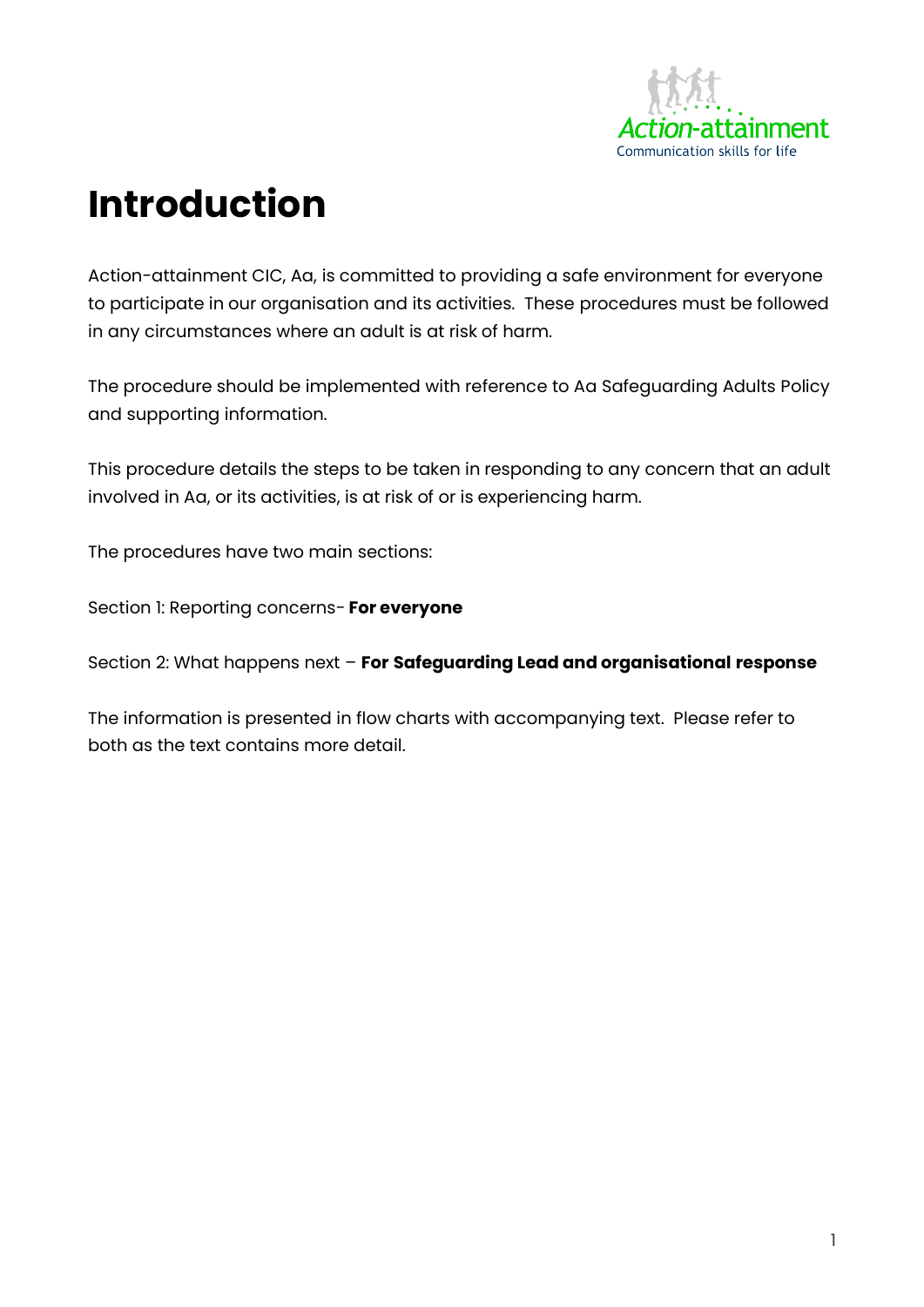

## <span id="page-4-0"></span>**Glossary**

For more details please see the additional information sections of Aa Safeguarding Adults Policy.

| <b>Adult</b>                     | A person over the age of 18                              |  |  |
|----------------------------------|----------------------------------------------------------|--|--|
| <b>Adult at risk</b>             | Definition used in legislation (different in each home   |  |  |
|                                  | nation) for adults who the Local Authority has a         |  |  |
|                                  | responsibility to support to prevent them from           |  |  |
|                                  | experiencing (further) harm caused by abuse and          |  |  |
|                                  | neglect.                                                 |  |  |
| <b>Abuse</b>                     | A violation of a person's physical, emotional or         |  |  |
|                                  | mental integrity by any other person.                    |  |  |
| <b>Case Management Group</b>     | A group created by Aa, under guidance of the CEO         |  |  |
|                                  | and Lead Safeguarding Person, to ensure the              |  |  |
|                                  | organisation carries out its role/s in individual cases  |  |  |
|                                  | of abuse or neglect AND to maintain an overview of       |  |  |
|                                  | the implementation of the organisation's                 |  |  |
|                                  | safeguarding functions.                                  |  |  |
| Harm                             | Damage done to a person's well-being.                    |  |  |
| <b>MASH</b>                      | Multi-Agency Safeguarding Hubs are used as a one         |  |  |
|                                  | point of contact/safeguarding referrals in some          |  |  |
|                                  | areas. Where they exist a referral to MASH benefits      |  |  |
|                                  | from the information held by and the expertise of        |  |  |
|                                  | various agencies e.g. Local Authority, Police and        |  |  |
|                                  | Health.                                                  |  |  |
| <b>Mental Capacity</b>           | The ability to consider relevant information, make       |  |  |
|                                  | and communicate a decision.                              |  |  |
| <b>Safeguarding</b>              | Work to prevent and to stop abuse and neglect.           |  |  |
| <b>Safeguarding Adult Team</b>   | A team set up to manage the safeguarding of adults       |  |  |
|                                  | at risk within an organisation or more commonly          |  |  |
|                                  | across a Local Authority district.                       |  |  |
| <b>Safeguarding Adults Board</b> | A statutory body set up in line with national            |  |  |
| (SAB) (England and Wales)        | legislation. Statutory membership includes the Local     |  |  |
|                                  | Authority, Police and NHS. Representatives from the      |  |  |
|                                  | voluntary sector and of 'citizens' e.g. a representative |  |  |
|                                  | from a disabled people's forum are often also            |  |  |
|                                  | included. Their role is to coordinate safeguarding       |  |  |
|                                  | work across the Local Authority district.                |  |  |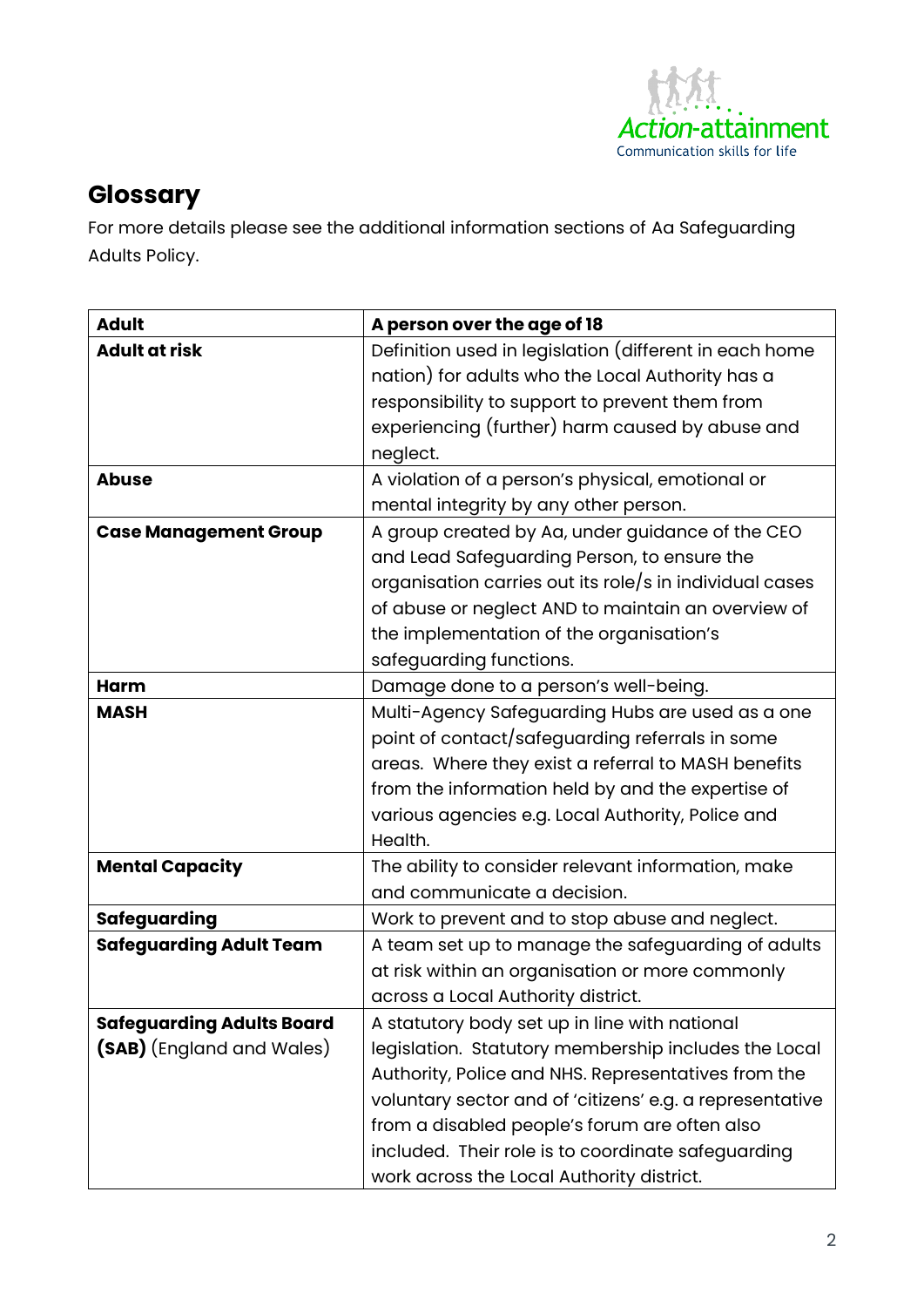

# **Section 1: Reporting Concerns (For everyone)**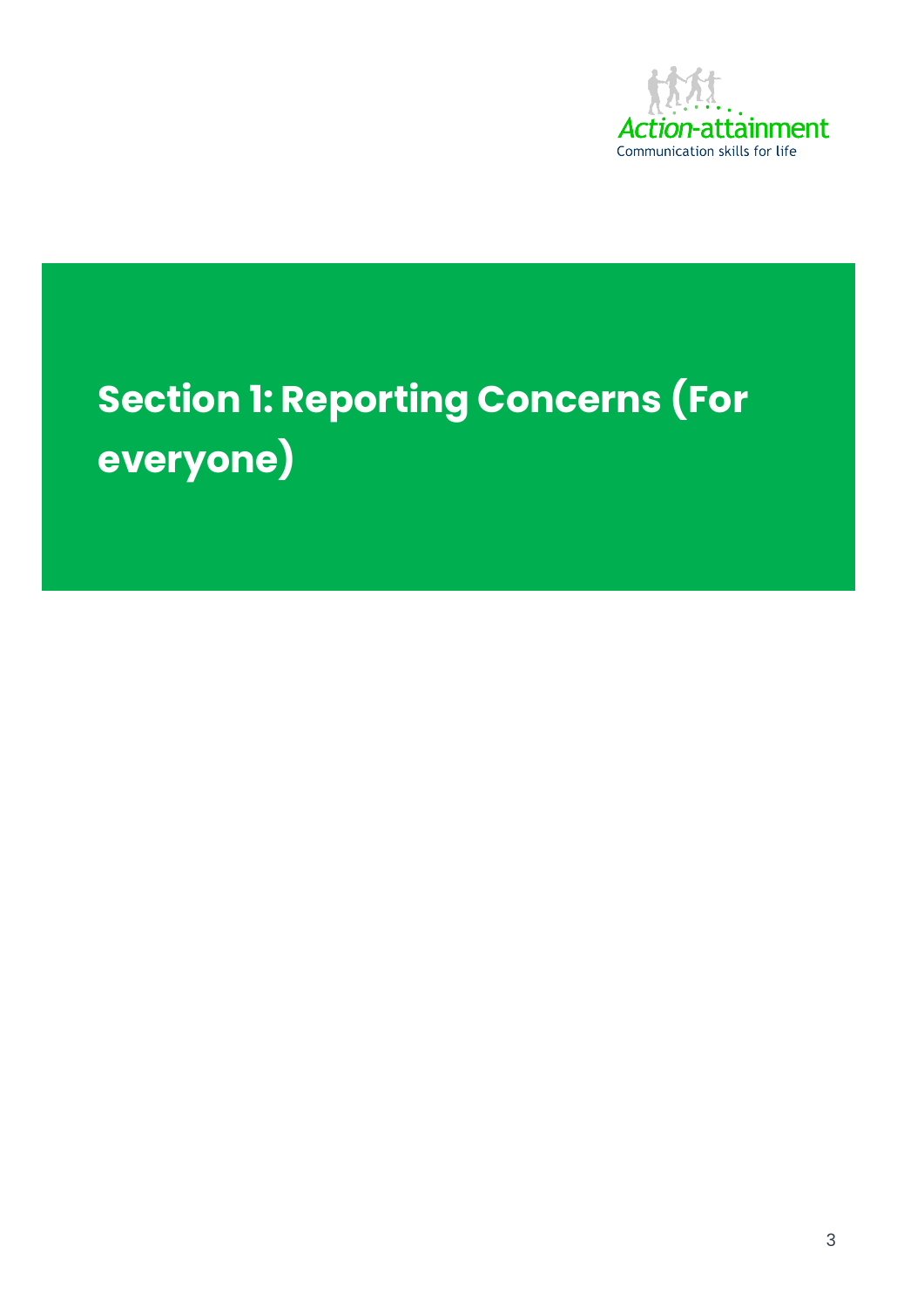

### <span id="page-6-0"></span>**Reporting Concerns About Yourself**

## **If you are experiencing harm within Action-attainment contact: Sam Silver, Lead Safeguarding Person, 07889 311258 or Penny Marr, Safeguarding Director, 07879 814567**

If you are in immediate danger or need immediate medical assistance contact the emergency services 999.

Please contact the Safeguarding Lead, Sam Silver. If you would prefer, please contact another member of staff who will help you raise the issue to the Safeguarding Lead.

If the Safeguarding Lead or the Designated Safeguarding person is implicated or you think has a conflict of interest, then report to Penny Marr, Safeguarding Director.

You can also contact the Police, Social Services, your doctor, or other organisations that can provide information and give help and support (see Appendix 2, Other sources of support).

Aa will follow the procedure in this document. If you do not think your concerns are being addressed in the way that they should be please contact the Chief Executive, Sam Silver or Penny Marr, who is a member of the Aa Board.

At all stages you are welcome to have someone who you trust support you and help you to explain what happened and what you want to happen.

**It is of upmost importance to Aa that you can take part in our activities safely and we will take every step to support you to do that**.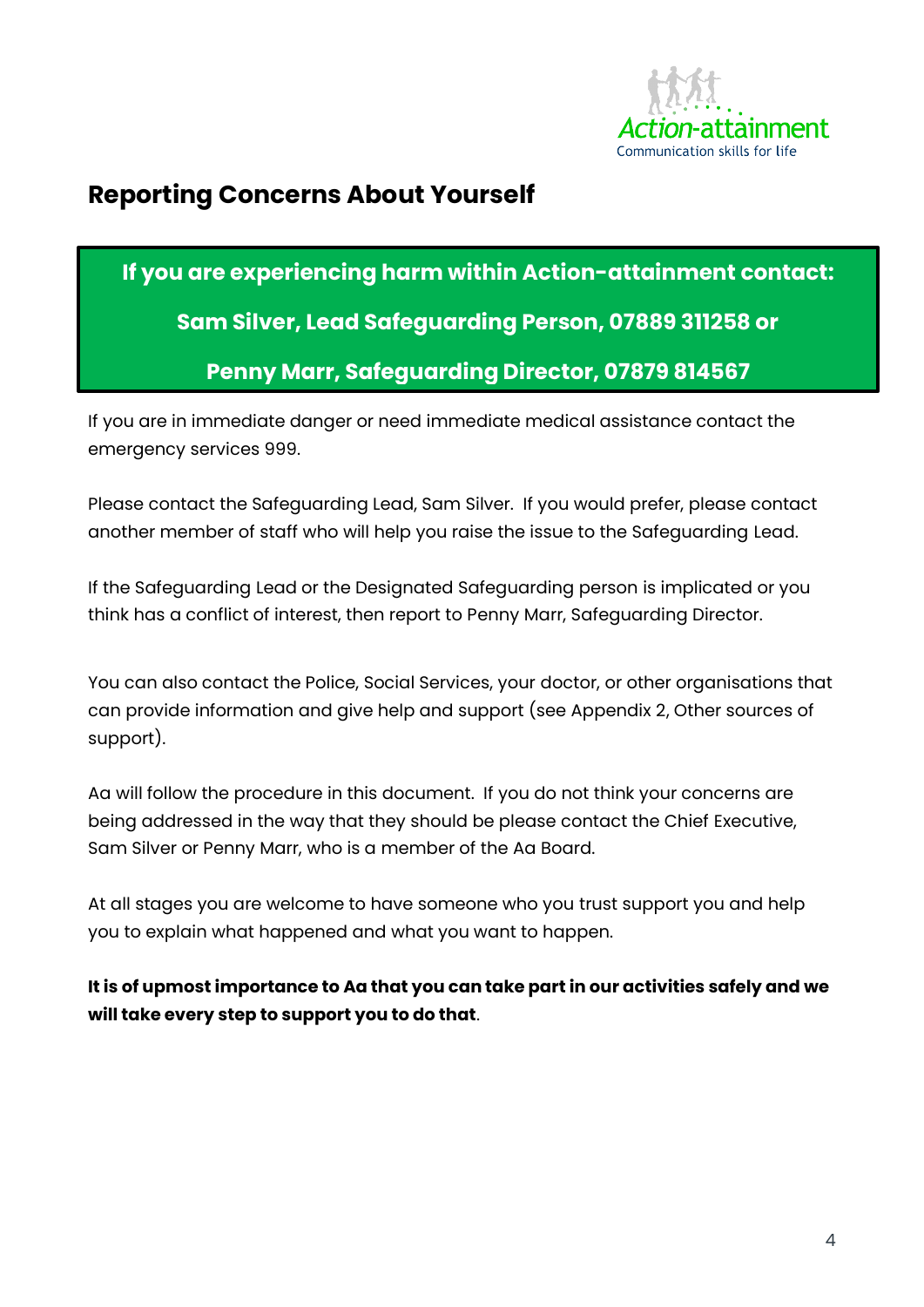

## <span id="page-7-0"></span>**Reporting Concerns About Others (Flowchart 1)**

<span id="page-7-1"></span>

Make notes and complete a Safeguarding Adults Concerns Report Form (see Appendix 1), submit to the Safeguarding Lead or Safeguarding Director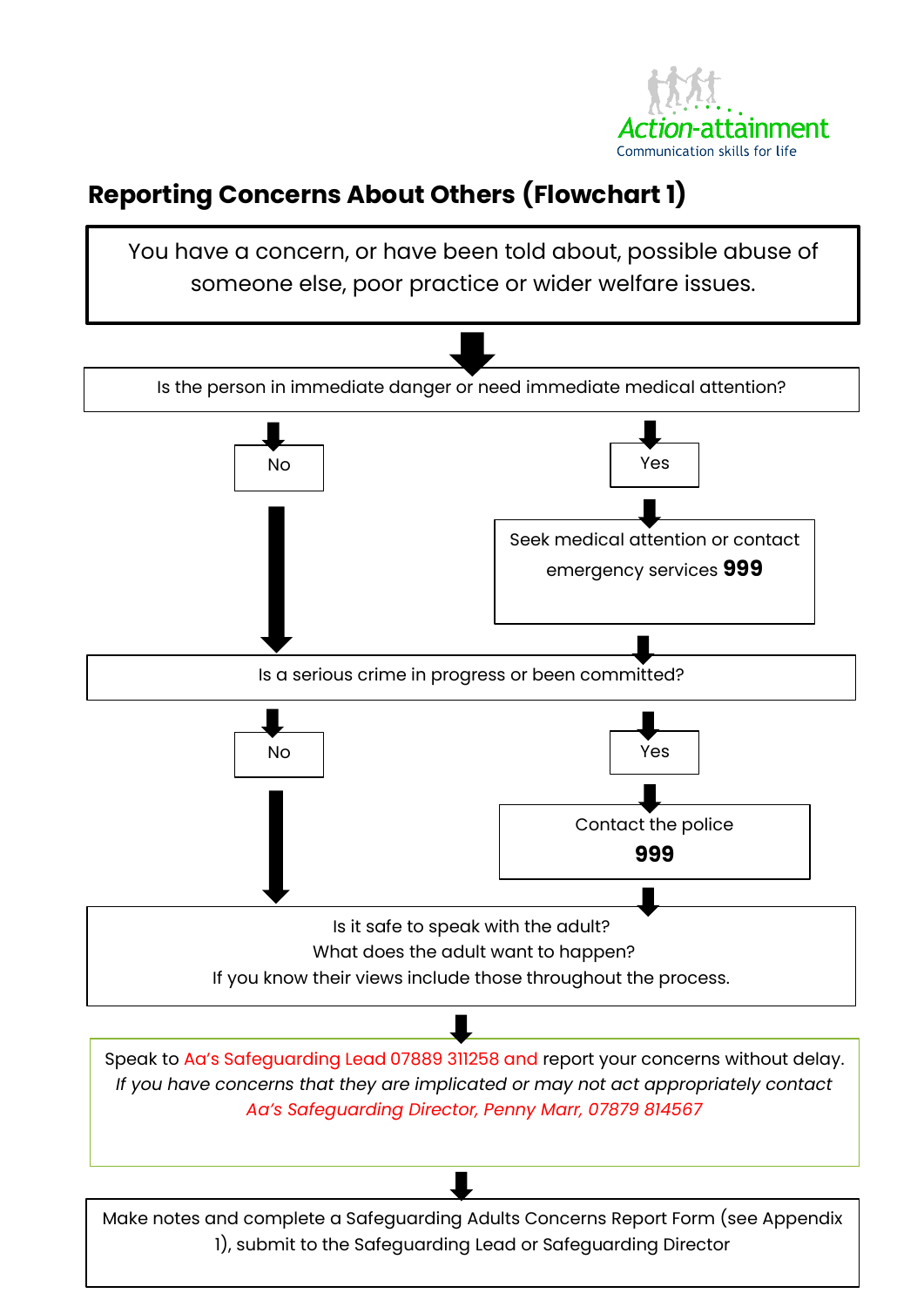

## **Reporting Concerns About Others**

You may be concerned about harm to another person because of something you have seen or heard, information you have been told by others or because someone has confided in you about things that are happening or have happened to them.

**You should not keep safeguarding concerns to yourself. If you have concerns and/ or you are told about possible or alleged abuse, poor practice or wider welfare issues you must contact Sam Silver, Aa's Safeguarding Lead, (07889 311258) or Penny Marr, Aa's Safeguarding Director (07879 814567**) **as soon as you can.** 

If the Safeguarding Lead or the Designated Safeguarding Person is implicated, or you think has a conflict of interest, then report to Aa's Safeguarding Director.

**If you are concerned** about harm being caused to **someone else,** please follow the guidance below.

- It is not your responsibility to prove or decide whether an adult has been harmed or abused. It is, however, everyone's responsibility to respond to and report concerns they have.
- If someone has a need for **immediate medical attention** call an ambulance on 999.
- If you are concerned someone is in **immediate danger** or a **serious crime** is being committed contact the police on 999 straight away. Where you suspect that a crime is being committed, you must involve the police.
- Remember to be **person centred**/**make safeguarding personal**. If it will not put them or you at further risk, discuss your safeguarding concerns with the adult and ask them what they would like to happen next. Inform them that you must pass on your concerns to your Safeguarding Lead. **Do not** contact the adult before talking to your Safeguarding Lead if the person allegedly causing the harm is likely to find out.
- **Remember not to confront the person thought to be causing the harm**.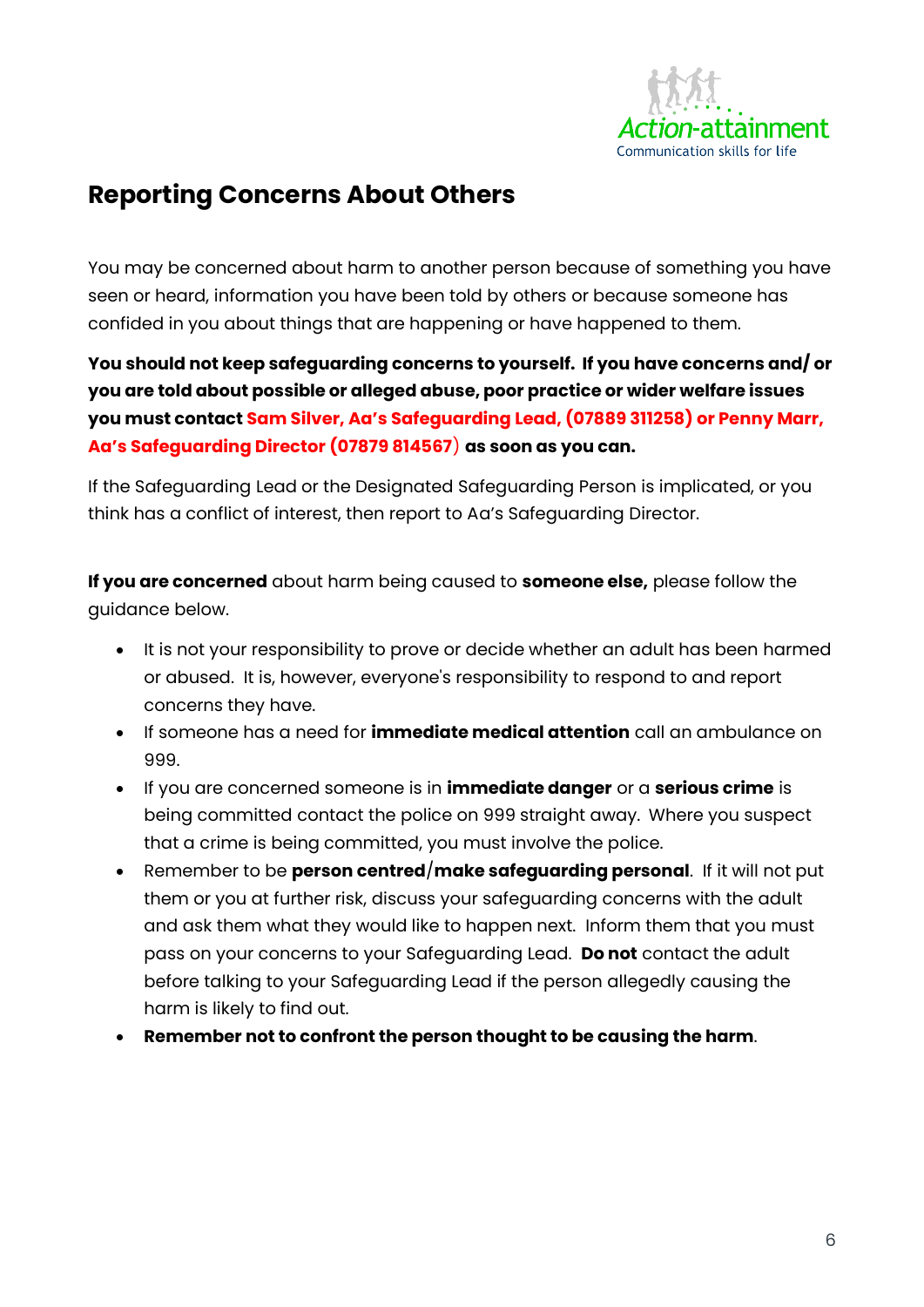

## <span id="page-9-0"></span>**Responding to a Direct Disclosure**

If an adult indicates that they are being harmed or abused, or information is received which gives rise to concern, the person receiving the information should:

- Take it seriously.
- Stay calm.
- Listen carefully to what is said, allowing the adult to continue at their own pace,
- Be sensitive.
- Keep questions to a minimum, only ask questions if you need to identify/ clarify what the person is telling you.
- Reassure the person that they have done the right thing in revealing the information.
- Ask them what they would like to happen next.
- Explain what you would like to do next.
- Explain that you will have to share the information with Aa's Safeguarding Lead, Sam Silver.
- Ask for their consent for the information to be shared outside the organisation.
- Arrange as to how you/the Safeguarding Lead can contact them safely.
- Help them to contact other organisations for advice and support (e.g. Police, Domestic Abuse helpline, Victim Support -see Appendix 2).
- Act swiftly to report and carry out any relevant actions.
- Record in writing what was said using the adult's own words as soon as possible.

#### It is important **not** to:

- Dismiss or ignore the concern.
- Panic or allow shock or distaste to show.
- Make negative comments about the alleged perpetrator.
- Make assumptions or speculate.
- Come to your own conclusions.
- Probe for more information than is offered.
- Promise to keep the information secret.
- Make promises that cannot be kept.
- Conduct an investigation of the case.
- Confront the person thought to be causing harm.
- Take sole responsibility.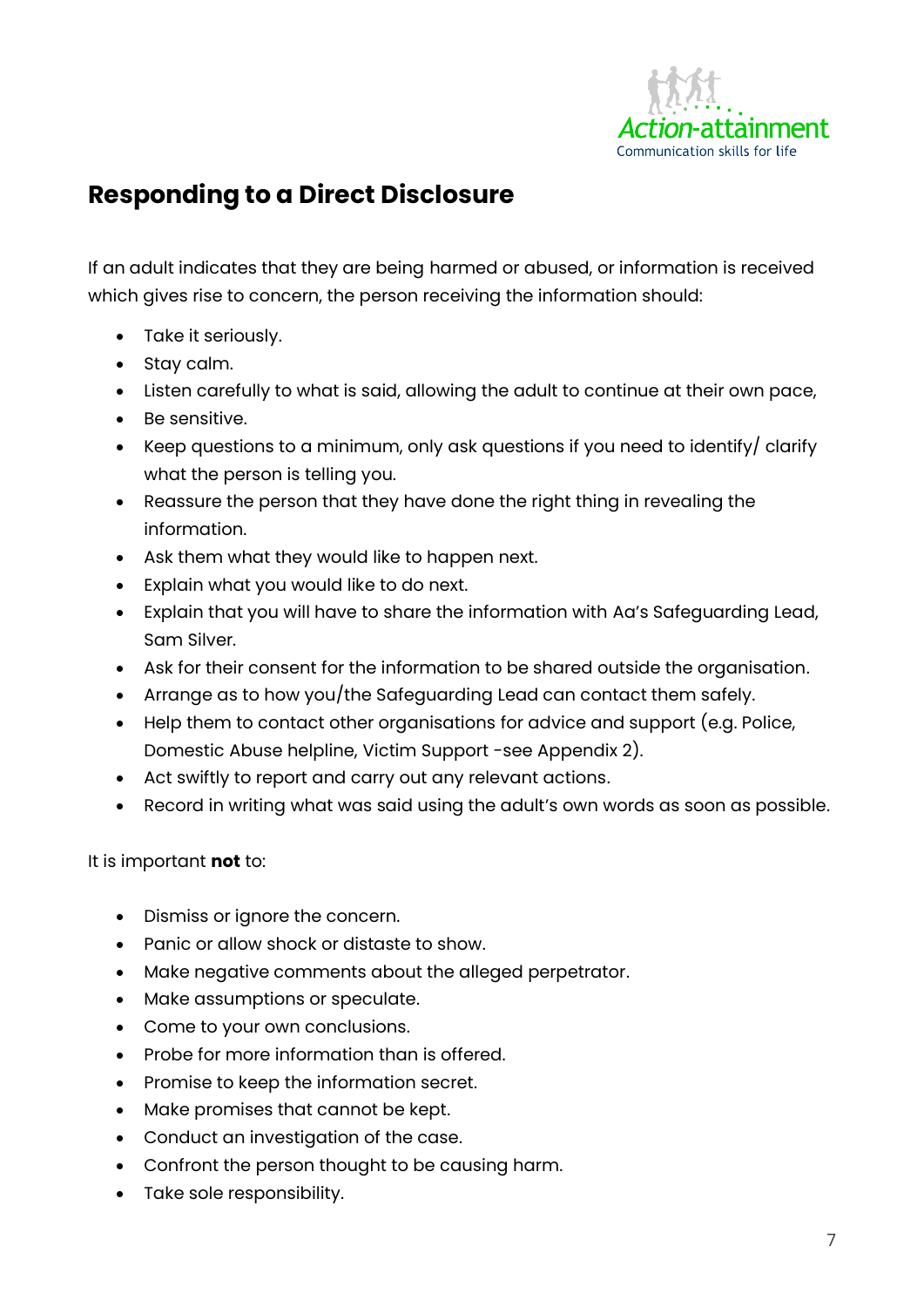

• Tell everyone.

## <span id="page-10-0"></span>**Record Keeping**

- Complete a Safeguarding Adults Report Form (see Appendix 1) and submit to the Aa Safeguarding Lead without delay.
- Describe the circumstances in which the concern came about and what action you took/ advice you gave.
- It is important to distinguish between things that are facts, things that have been observed or over-heard and opinions, in order to ensure that information is as accurate as possible.
- If someone has told you about the harm or abuse, use the words the person themselves used. If someone has written to you (including by email, message) include a copy with the form.

**Be mindful of the need to be confidential at all times.** 

**This information must only be shared with your Safeguarding Lead or Safeguarding Director/Designated Person and others that have a need to know – e.g. to keep the person safe whilst waiting for action to be taken.**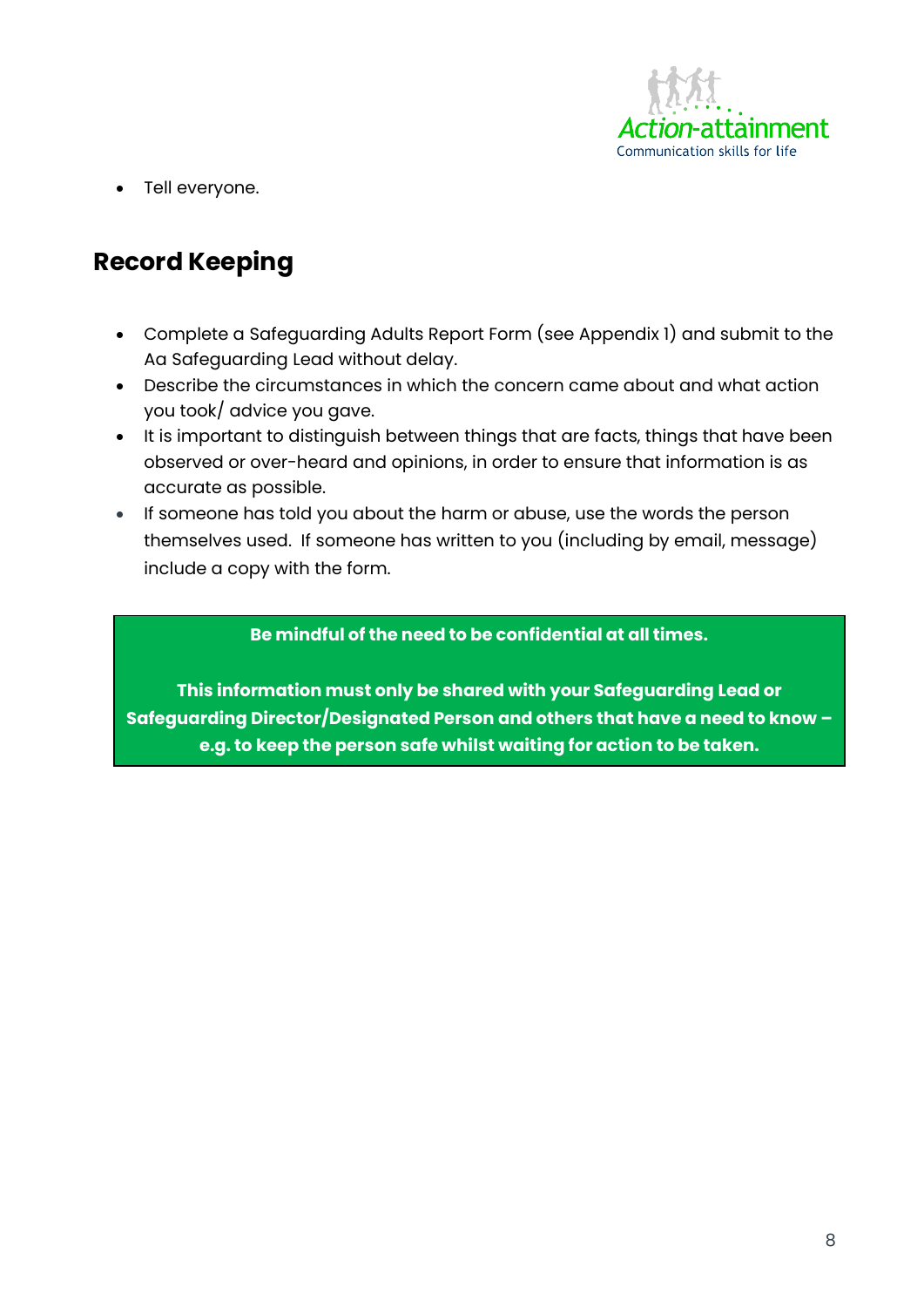

**Section 2: What happens next? (Safeguarding Lead and organisational response)**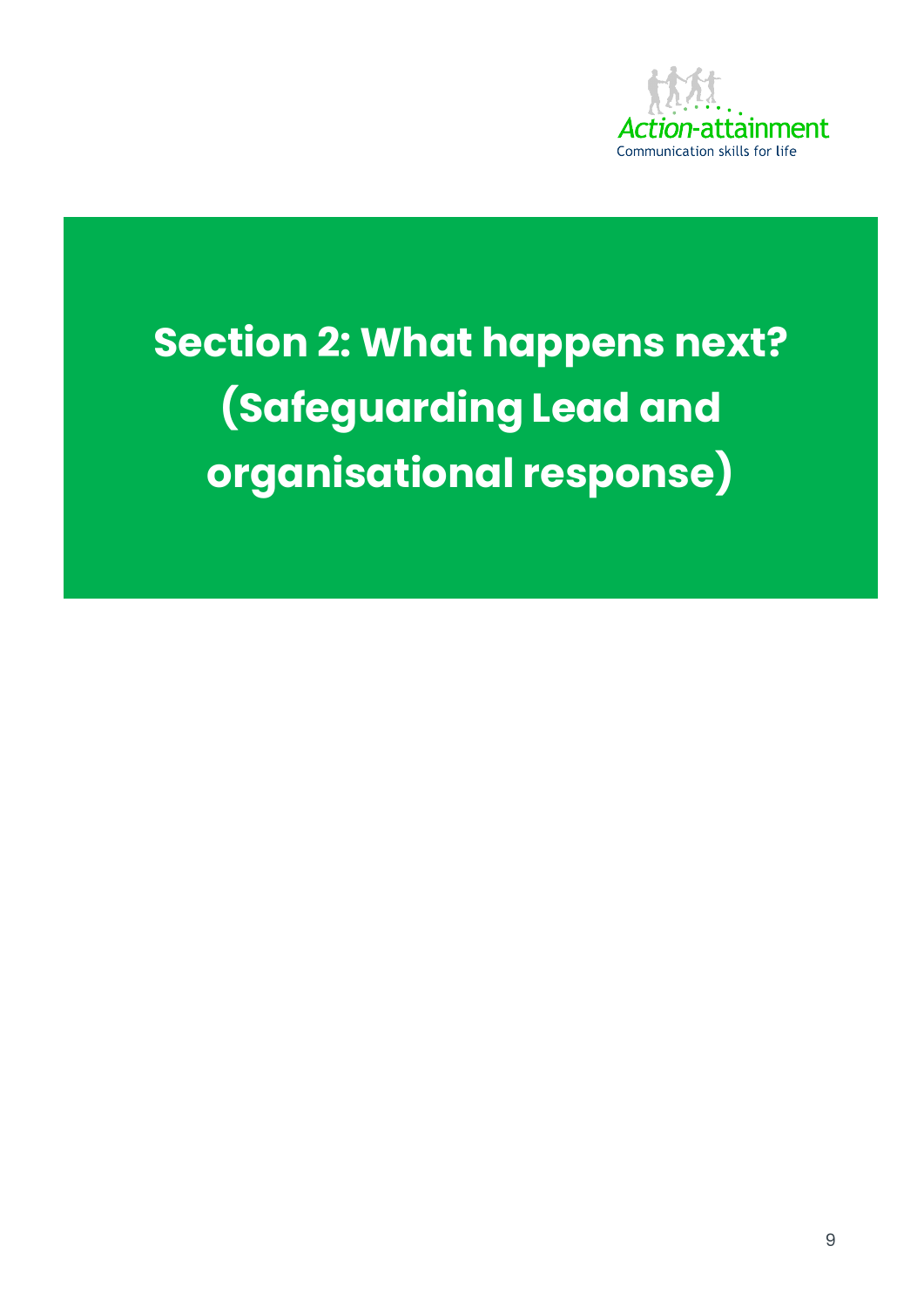

## <span id="page-12-0"></span>**Procedure for Safeguarding Lead\* (Flowchart 2)**

(\*or appointed individual)

1

Steps 1-5 **Initial response** (on receiving the Safeguarding referral)



#### **Step 2 – Safeguarding Report Details**

If you have been sent a Safeguarding Adults Report Form check that you can understand what is written and that all the necessary parts have been completed If you are being contacted directly request a completed Safeguarding Adults Report Form (staff and volunteers) or fill in the form with the person making the report (public/adult themselves)

#### **Step 3- Person Making the Report**

Inform, reassure and advise the person making the report e.g. what to do/what not to do. Explain what will happen next. Reinforce the need for confidentiality.

**3**

#### **Step 4- Person at Risk**

What are the risks? What are the views of the adult? Are they an adult at risk? Do they need support to make decisions about their safety?

Do you need to contact the adult directly? Is it safe for you to do so?

#### **Step 5 – Person at Risk**

If it is safe to do so - ensure the person at risk has information about next. steps Make sure they have been given information about other organisations that can support them (see Appendix 2).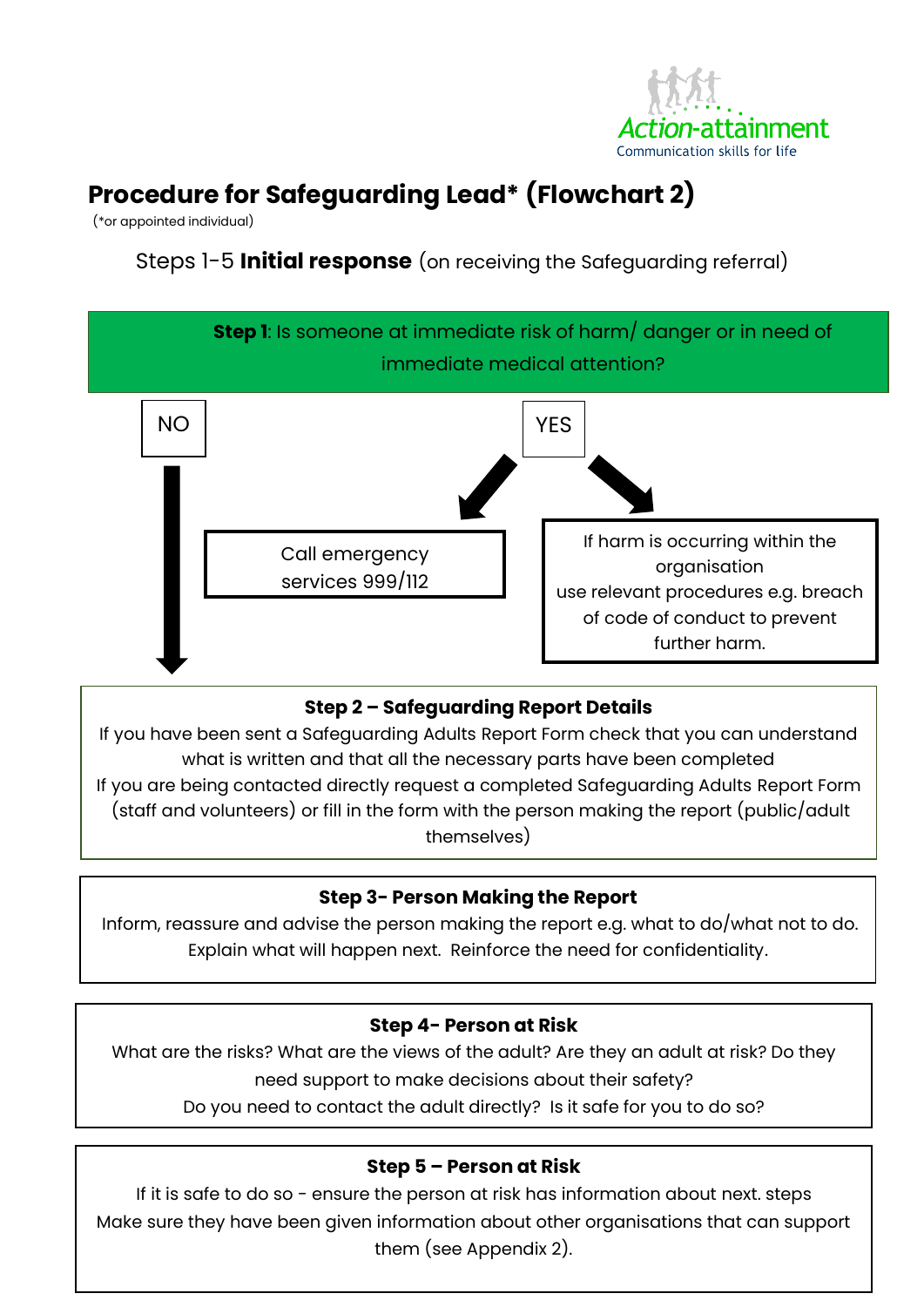

#### Steps 6- 14 **Taking Action**

#### **Step 6 – Safeguarding Lead/Director Consult and Decide**

As needed consult Aa's Case Management Group/ Local Authority/the Police and decide which one or more of the following actions need to be taken.

| Step 7<br>If a serious crime is<br>suspected contact the<br>police | Step 8<br>If you believe there is<br>an 'adult at risk' make<br>a safeguarding adults<br>report to the Local<br><b>Authority</b> | Step 9<br>If harm is suspected<br>of being caused<br>within<br>e.g. by an employee,<br>contracted worker, volunteer<br>or member report to relevant<br>manager/s | Step 10<br><b>Consult with and</b><br>inform the adult                                                            |
|--------------------------------------------------------------------|----------------------------------------------------------------------------------------------------------------------------------|------------------------------------------------------------------------------------------------------------------------------------------------------------------|-------------------------------------------------------------------------------------------------------------------|
| Criminal enquiry,<br>investigation, proceedings                    | Safeguarding adults<br>process<br>led by Local Authority                                                                         | Organisation takes short<br>term steps within relevant<br>policy to <b>prevent harm</b> e.g.<br>suspend employee, coach,<br>volunteer or member                  | Organisation decides who<br>will maintain regular<br>contact with the adult/s<br>who have been at risk of<br>harm |

#### **Step 11**

Take advice from and **coordinate actions** taken by Aa with those of **other agencies. Attend and contribute to Safeguarding Adults strategy meetings**

#### **Step 12**

**Hold Case Management meeting** to coordinate actions by Aa

#### **Possible outcomes: e.g**.

- Criminal Caution or Conviction
- Police referral back to organisation
- Referral to Independent Barring Board
- Unsubstantiated– no further action

#### **Possible outcomes e.g.**

- LA enquiries triggered • Adult supported to 'make
- safeguarding personal'
- Other adults at risk identified
- Multi-agency meetings to coordinate actions
- New/changed care and support and protection plan for any adult at risk
- NOT an adult at risk information and advice
- provided

#### • Informal resolution

**Possible outcomes: e.g.**

- 
- Education and training
- Formal warning
- Dismissal
- Role conditions applied • Contract ended
- Referred to Independent Barring Board
- Unsubstantiated no further action

#### **Possible Outcomes: e.g.**

- Adult receives information about the process
- Adult supported to have their views and experience heard
- Adult supported to gain support from other agencies
- Adult continues to participate in organisation/sport

#### **Steps 13 and 14**

Recording and reporting

Ensure decisions made, actions taken, and outcomes logged and reported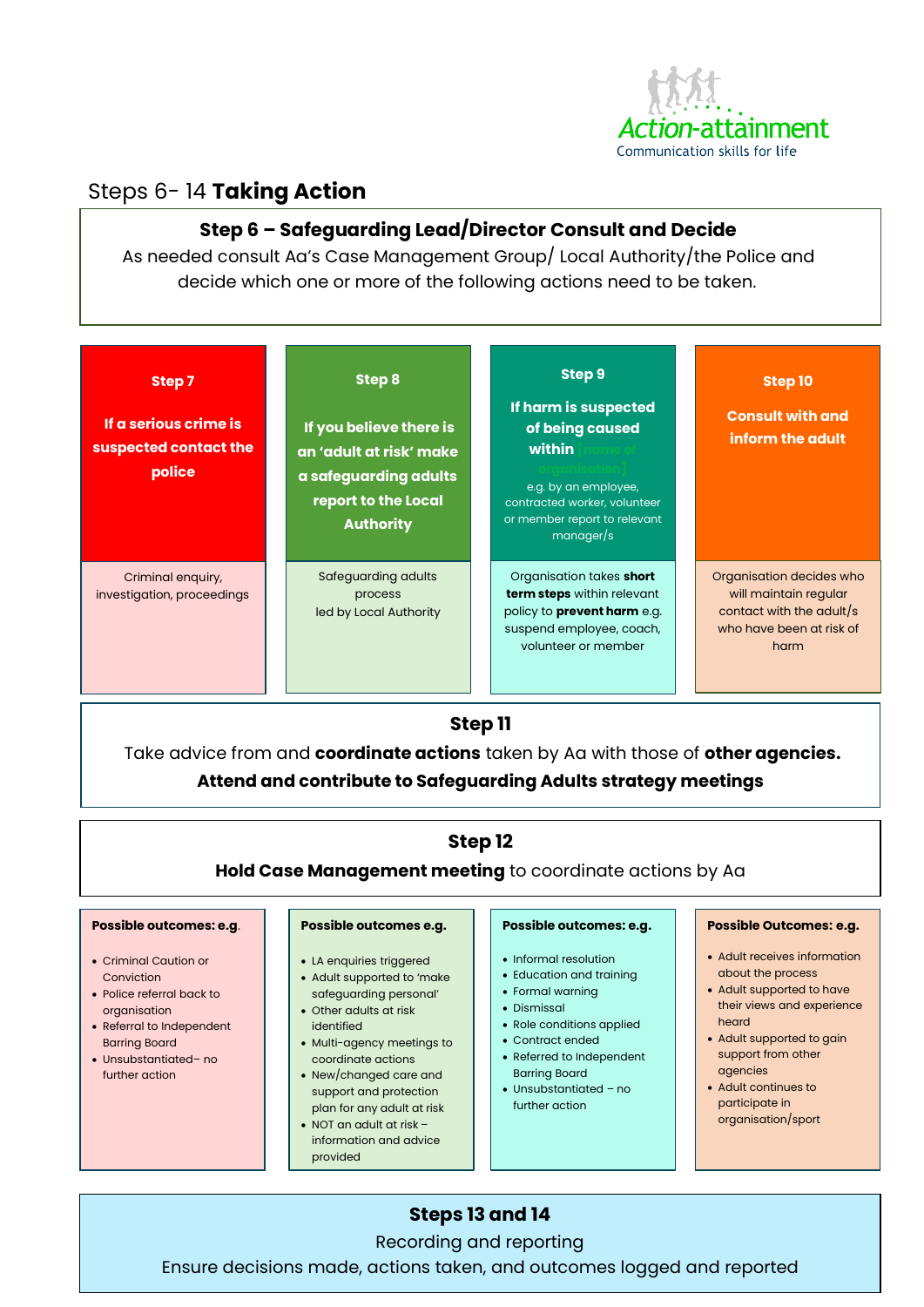

## <span id="page-14-0"></span>**Immediate Response**

Once a concern has been passed to the Aa Safeguarding Lead, they will coordinate the Aa Safeguarding Adults Procedure (see Flowchart 2 above).

The Safeguarding Lead will keep clear records of decision making, actions taken, and the outcomes achieved. They will also collect feedback from the adult.

The Safeguarding Lead, where appropriate, in consultation with the Aa Case Management Group, will take the following actions:

**1.** Ensure any **immediate actions** necessary to safeguard anyone at risk have been taken.

If the risk is said to be due to the behaviour of an employee or other person involved in the organisation/activities use the relevant procedures (e.g. breach of code of conduct, breach of contract, disciplinary or grievance procedures) to prevent that person making contact with the adult being harmed.

**2.** If you have been sent a **Safeguarding Adults Report Form** check that you can understand what is written and that all the necessary parts have been completed.

If you are being contacted directly by a member of staff or a volunteer request that they complete a Safeguarding Adults Report Form if they have not already done so (see Appendix 1) as soon as possible.

If the report is being made by the adult themselves or a member of the public fill in the safeguarding report form yourself gaining the details with the person contacting you.

- **3.** Inform, reassure, and advise the **person making the report** e.g. what to do/what not to do. Explain what will happen next. Reinforce the need for confidentiality.
- **4.** Consider what is known about the situation, what the risks are, what is known of **the views of the adult**, whether they have given their consent to the report being made and whether they might be considered to be an 'adult at risk'.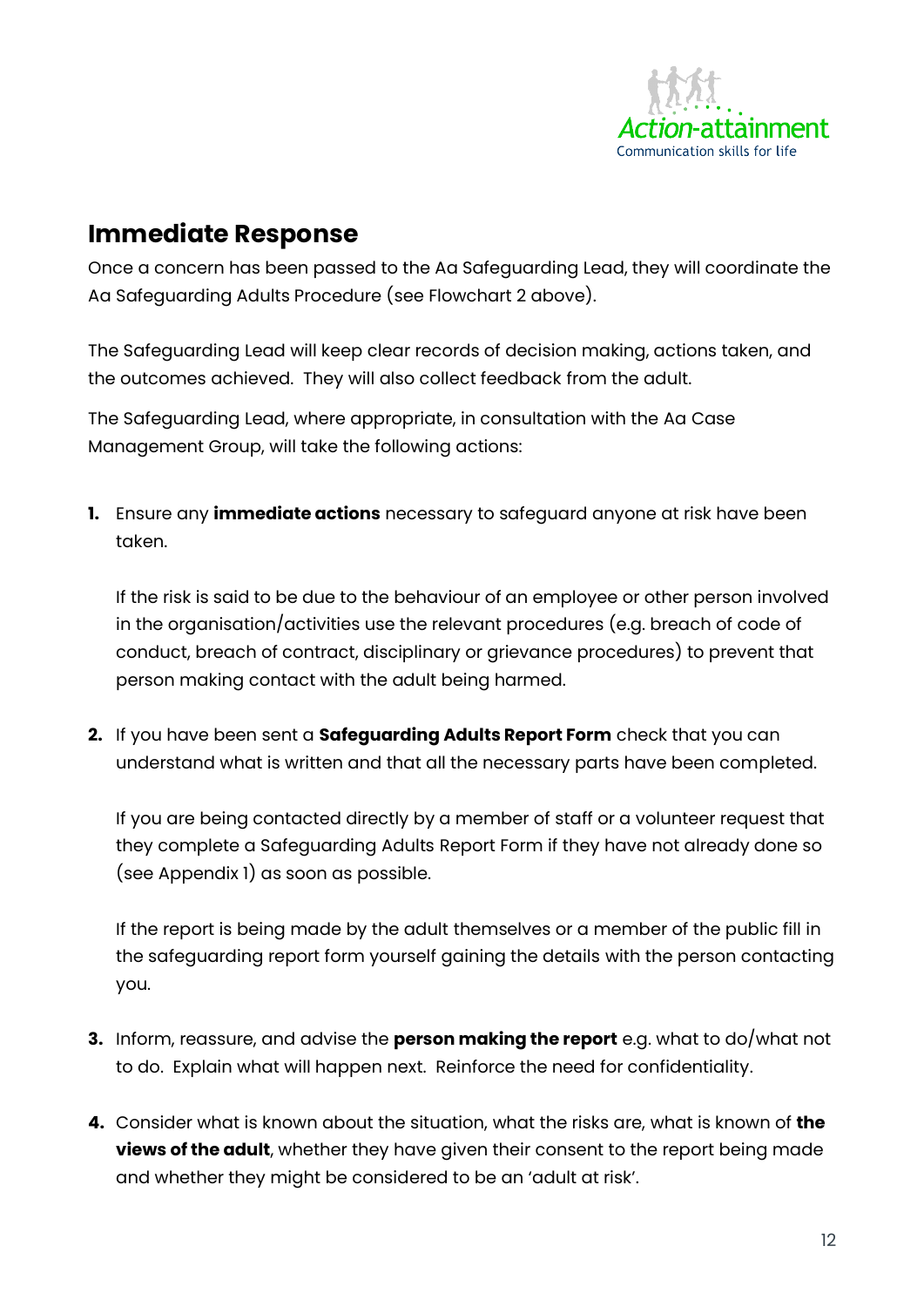

Find out whether the person making the report believes the adult has the mental capacity to make decisions about what safeguarding actions they want to be taken (they are not expected to assess this, only provide their opinion).

Decide if you need to **contact the adult** to get more information, determine their wishes, or explain what actions you need to take.

**5.** Ensure that the **adult has been given information** about the process and what will happen next. Ensure that they have been provided with information about other organisations that can support them (see Appendix 2).

**ONLY do this if you have a known safe way of contacting them.**

## <span id="page-15-0"></span>**Taking Action**

In all situations you should ensure those in your organisation who can act (within their remit) to prevent further harm have the information to do so. This includes supporting the person at risk. Depending on the situation you may need to pass information to and work together with other organisations such as the Police and the Local Authority safeguarding team.

#### **6. Consult and Decide**

If necessary, consult with Aa's Case Management Group and with the Local Authority/the Police and decide which of the following actions need to be taken.

#### **7. Contact the police** (where the crime took place)

**If**:

- a serious crime has been committed.
- a crime has been committed against someone without the mental capacity to contact the police themselves.
- the adult has asked you to make a report to the Police on their behalf because they are unable to themselves.
- **8. Make a referral/report to the Local Authority Safeguarding Adults Team or Multi-Agency Safeguarding Hub (MASH)** (where the adult lives) if you believe they may be an **adult at risk**

**AND**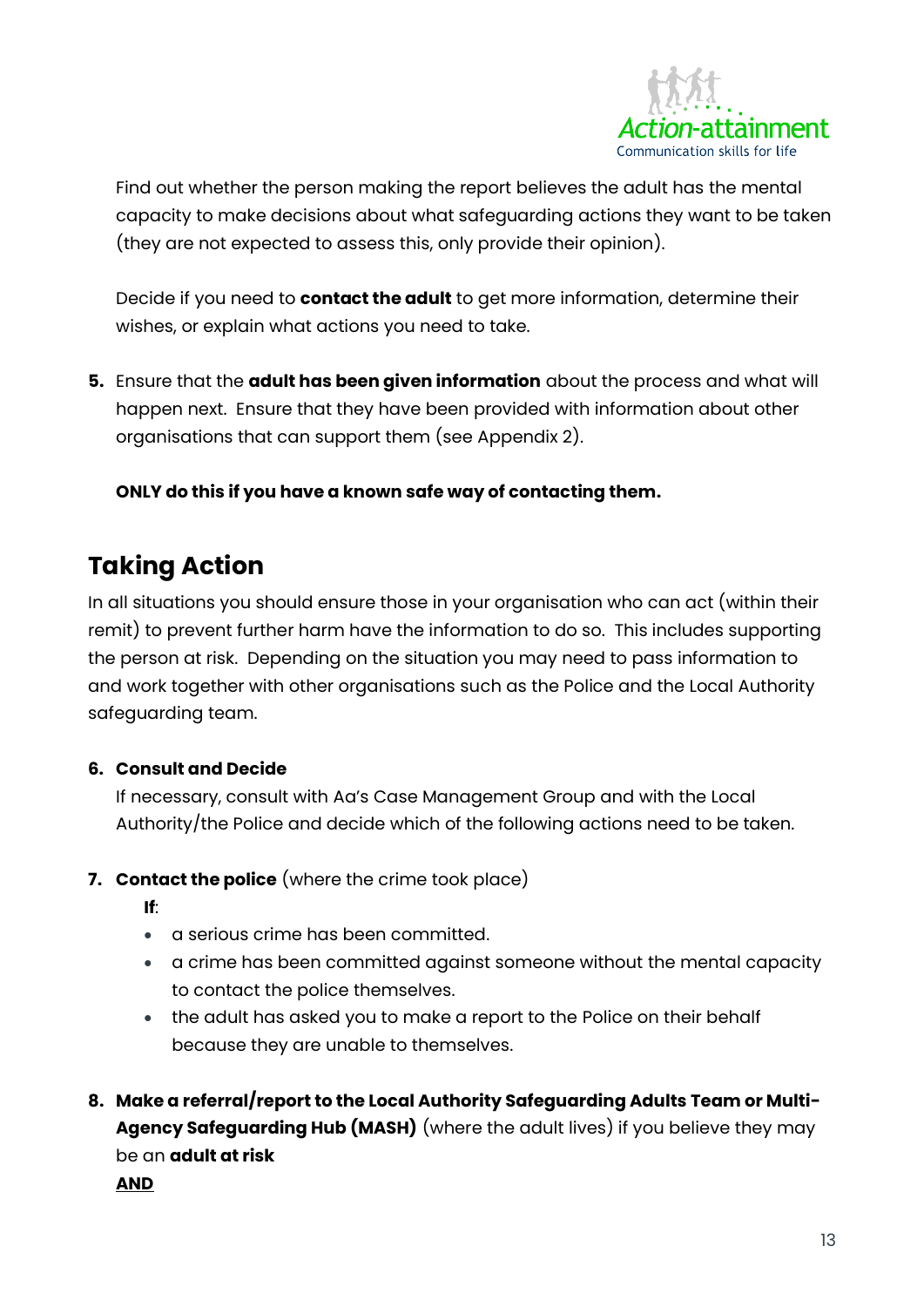

- the adult appears not to have the mental capacity to make decisions about their own safety and well-being.
- the risk is from a person employed or volunteering in work with adults with care and support needs (including within a sports organisations).
- there are other 'adults at risk' (e.g. another family member, another club member or other people using a service).
- the adult at risk lives in Wales or Northern Ireland (no consent required).
- the adult at risk lives in England or Scotland and they have asked you to make a report or have given their informed consent to you making it.

If a child is at risk you must also make a child safeguarding referral to the Local Authority, the Single Point of Access (SPA). This includes all situations where there is domestic abuse within the household where the child lives.

**If you are unsure whether or not to make a referral/report you can ask for advice by contacting the Local Authority Safeguarding Adults Team/Multi-agency Safeguarding Hub and discuss the situation with them without disclosing the identity of the adult or the person who may be causing harm** 

#### **9. Use policy and procedures to stop harm within the organisation**

If the person who may be causing harm is a person involved in Aa, in whatever capacity inform the CEO or Safeguarding Director.

**10.**

Decide what policy and procedures the organisation will use to decide which actions will be taken e.g. breach of code of conduct, disciplinary procedures, breach of contract.

Agree what short term arrangements can be put in place to enable the adult, who may be being harmed, to be able to continue participating in the organisation/their sport.

The arrangements made must respect the rights of the person who may be causing harm and must be consistent with the relevant policy and procedures.

**11.** If statutory agencies are involved **work together** with them to agree the next steps. E.g. the Police may need to interview an employee before a disciplinary investigation is conducted.

Attend and contribute to any safeguarding adults' strategy or case meetings that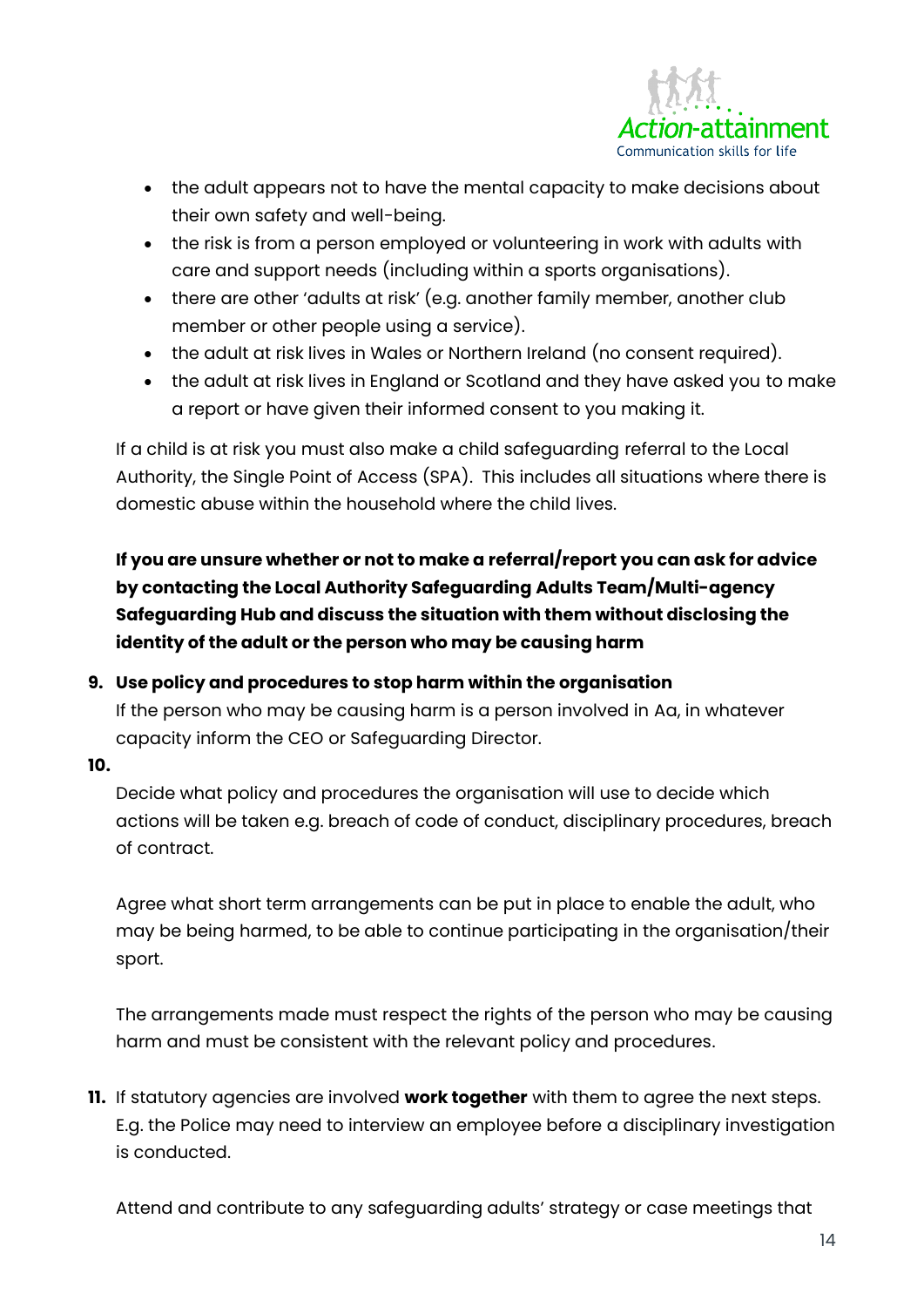

are called by the Local Authority.

If statutory agencies say that they will not be taking any action in relation to a referral this should not stop Aa taking internal steps to safeguard the adult. E.g. the Police may decide not to pursue a criminal investigation where there is an allegation against an employee, but the organisation should still follow its disciplinary procedure.

**12.** Decide who in the organisation will **maintain contact with the adult** to consult with them, keep them informed and make sure they are receiving the support they need.

Unless advised not to by the Police or Local Authority, and only if there is a safe way to do so, contact the adult to let them know about the actions you have taken and the outcomes so far. Find out if the actions taken are working, what matters to them, what they would like to happen next and what outcomes they want to achieve.

- **13.** Convene a **Case Management Group meeting** to coordinate actions internally to your organisation:
	- share information about what has happened with those within Aa or its partner organisations who have a role in safeguarding the adult.
	- share the views of the adult.
	- share any actions being taken by the Police/Local Authority.
	- agree who will coordinate between Aa and other agencies.
	- decide what actions Aa will take.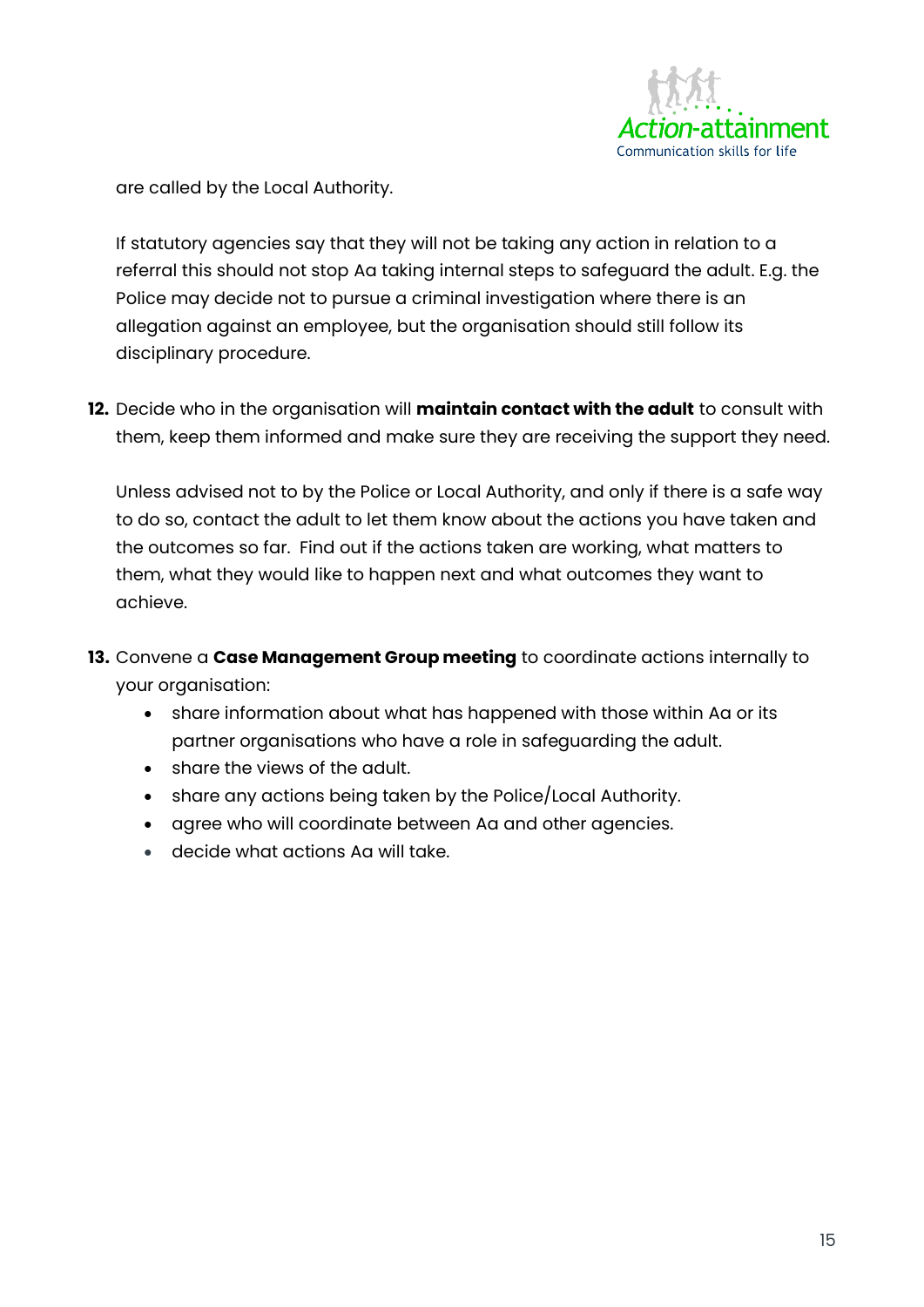

• Coordinate action by Aa

These actions can include:

- Use of internal procedures such as breach of code of conduct/disciplinary procedures to address any behaviour that may have caused harm.
- Reporting any employee or volunteer found to have caused harm to the Disclosure and Barring Service.
- Communication with the adult about the safeguarding process, offering support to the adult and making any arrangements needed for them to continue their involvement with the organisation/sport.
- Offering support to staff, volunteers and members affected by the circumstances.
- Ensuring senior managers will are updated as needed.
- **14.** Case Management Group meeting must be **recorded** so that decision making is transparent, and actions agreed are followed. **Follow up meetings** should be held as necessary until the actions needed are complete.
- **15.** Ensure **records are complete and stored securely**. Collate monitoring information, including feedback from the person who was at risk of harm and **report to senior management team/ the Board as requested**.

### <span id="page-18-0"></span>**Further Information and Useful Contacts**

Policies, procedures and supporting information are available on the Aa website: www.action-attainment.com

#### **Safeguarding Lead:**

Sam Silver, CEO; 07889 311258 and sam@action-attainment.com

#### **Safeguarding Director:**

Penny Marr, Director; 07879 814567 and pjcmarr@gmail.com

#### **Nominated Safeguarding Person:**

Tom Silver, Project Coordinator; 07517 379158 and tom@action-attainment.com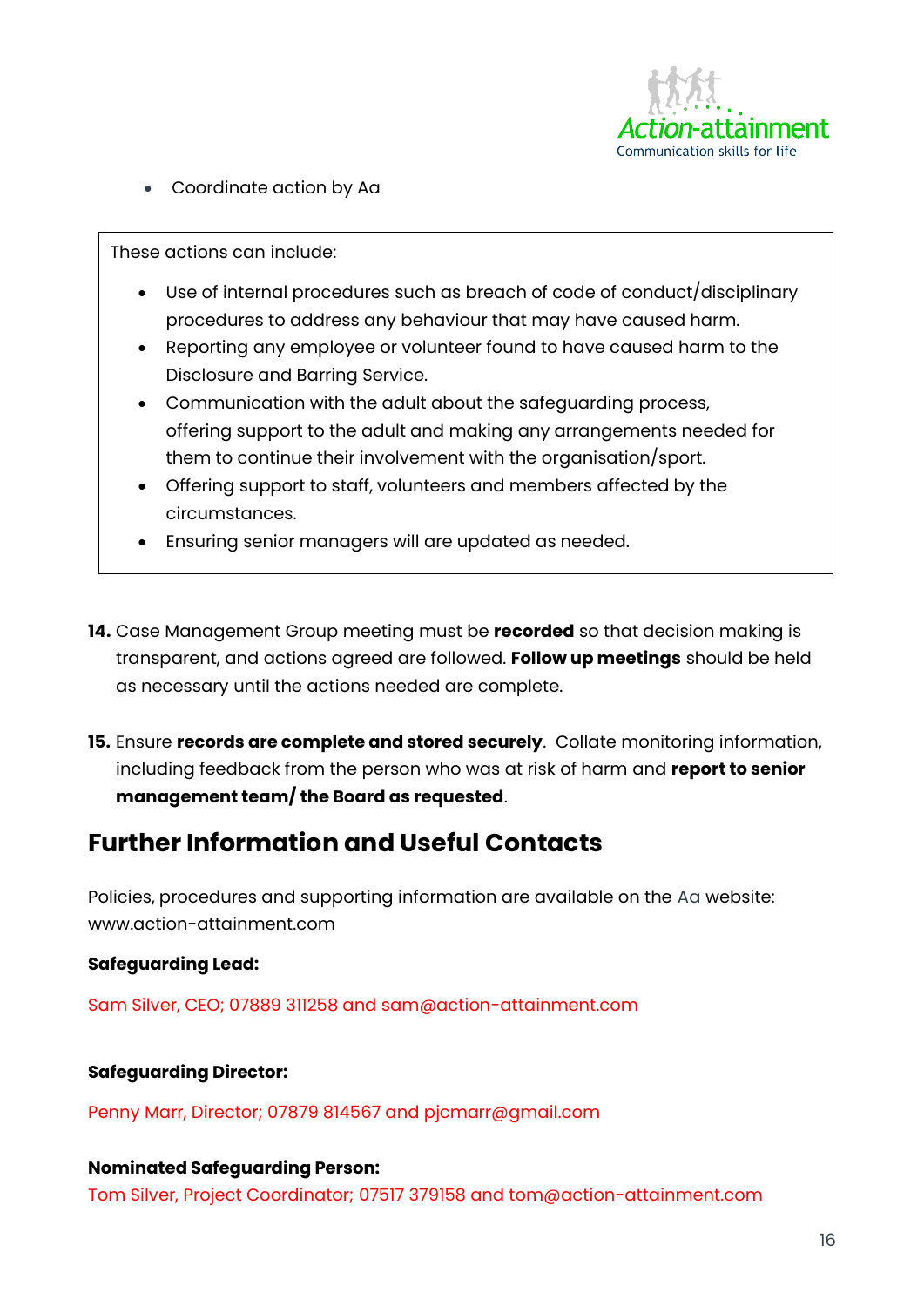

**Local Authority Safeguarding Safeguarding Adults Board, Richmond & Wandsworth** https://sabrichmondandwandsworth.org.uk/

#### **Kingston & Richmond SPA (Single Point of Access) Safeguarding Hub – for Staff or Child Safeguarding Contact: Richmond SPA** 0208 547 5008 – this includes reporting staffing concerns to the Local Authority Designated Officer (LADO).

**Ann Craft Trust**- Safeguarding Adults in Sport and Activity Website: [www.anncrafttrust.org](http://www.anncrafttrust.org/) Email: [Ann-Craft-Trust@nottingham.ac.uk](mailto:Ann-Craft-Trust@nottingham.ac.uk) Telephone: 0115 951 5400

#### **Safeguarding Adults Policy Approved by Directors:** June 2022

**Signed on behalf of the Directors 13 June 2022:** 



Samantha Silver CEO

Policy review date: April 2023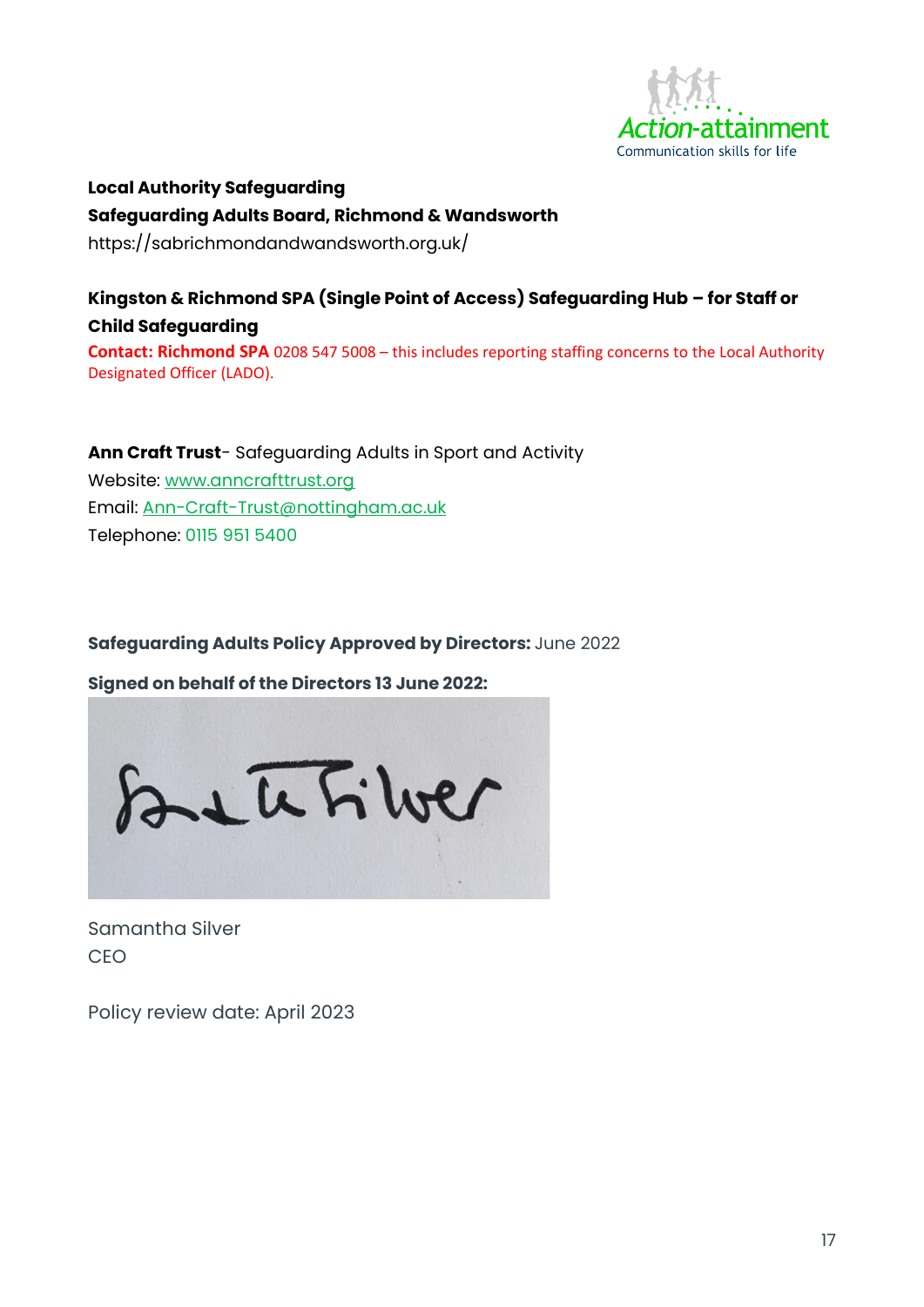

# **Section 3: Appendices**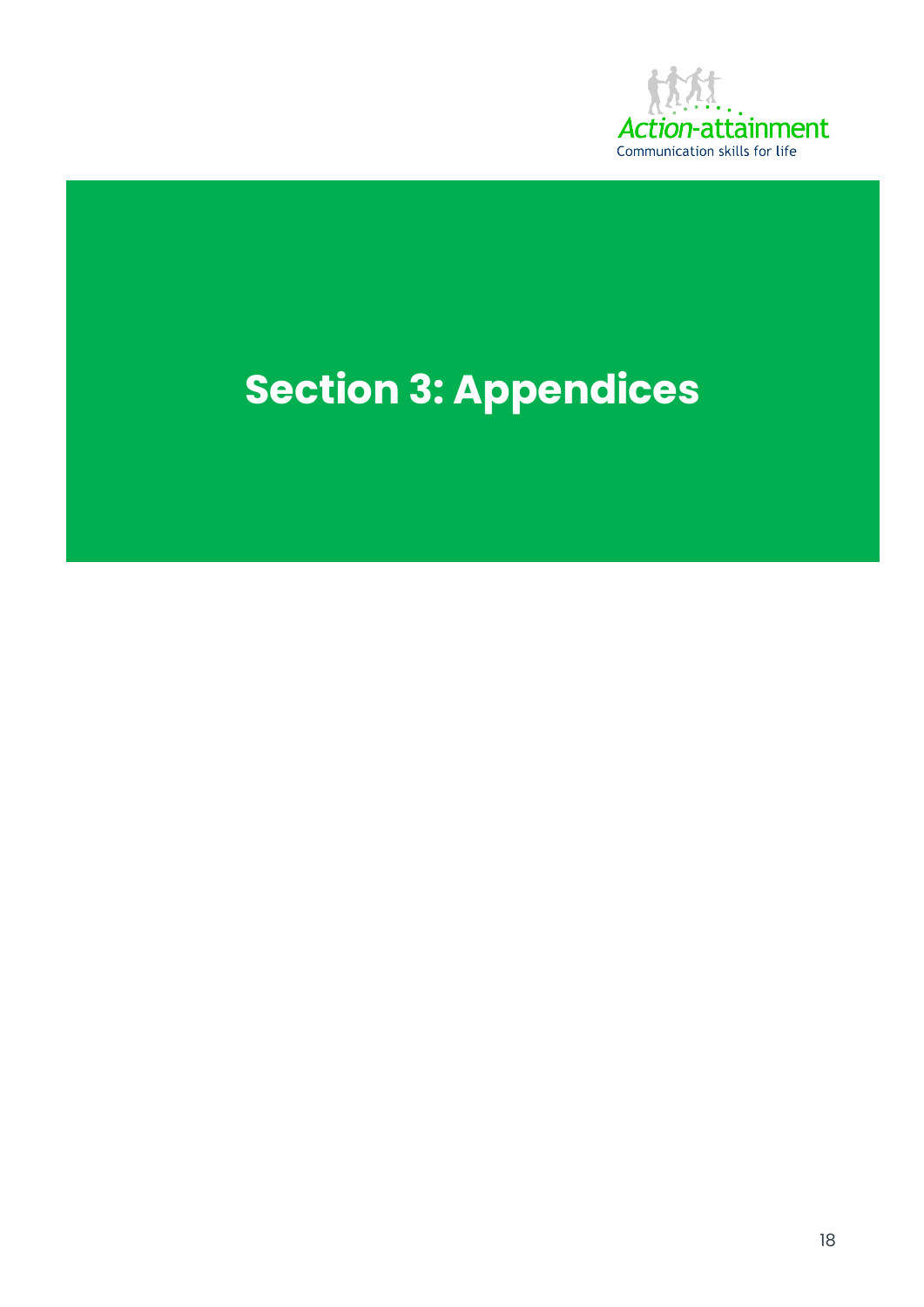

## <span id="page-21-0"></span>**Appendices**

## <span id="page-21-1"></span>**Appendix 1 - Safeguarding Adults Report Form**

To be completed as fully as possible if you have concerns regarding an adult.

If it is safe to do so, it is important to inform the adult about your concerns and that you have a duty to pass the information onto the safeguarding lead. The Safeguarding Lead will then look at the information and start to plan a course of action.

| Section $1$ – Details of adult (you have concerns about)                                                                                                              |  |  |
|-----------------------------------------------------------------------------------------------------------------------------------------------------------------------|--|--|
| Name of adult                                                                                                                                                         |  |  |
| <b>Address</b>                                                                                                                                                        |  |  |
| Date of Birth/ Age                                                                                                                                                    |  |  |
| Contact number                                                                                                                                                        |  |  |
| Emergency contact if                                                                                                                                                  |  |  |
| known                                                                                                                                                                 |  |  |
| Consent to share                                                                                                                                                      |  |  |
| information with                                                                                                                                                      |  |  |
| emergency contact?                                                                                                                                                    |  |  |
| Section $2$ – Details of the person completing this form/Your details                                                                                                 |  |  |
| Name                                                                                                                                                                  |  |  |
| Contact phone number(s)                                                                                                                                               |  |  |
| <b>Email address</b>                                                                                                                                                  |  |  |
| Line manager or alternative                                                                                                                                           |  |  |
| contact                                                                                                                                                               |  |  |
| Name of organisation / club                                                                                                                                           |  |  |
| Your Role in organisation                                                                                                                                             |  |  |
| Section 3 - Details of concern                                                                                                                                        |  |  |
| Please explain why you are concerned. Please give details about what you have<br>seen/been told/other that makes you believe the adult is at risk of harm or is being |  |  |

abused or neglected (include dates/times/evidence from records/photos etc.)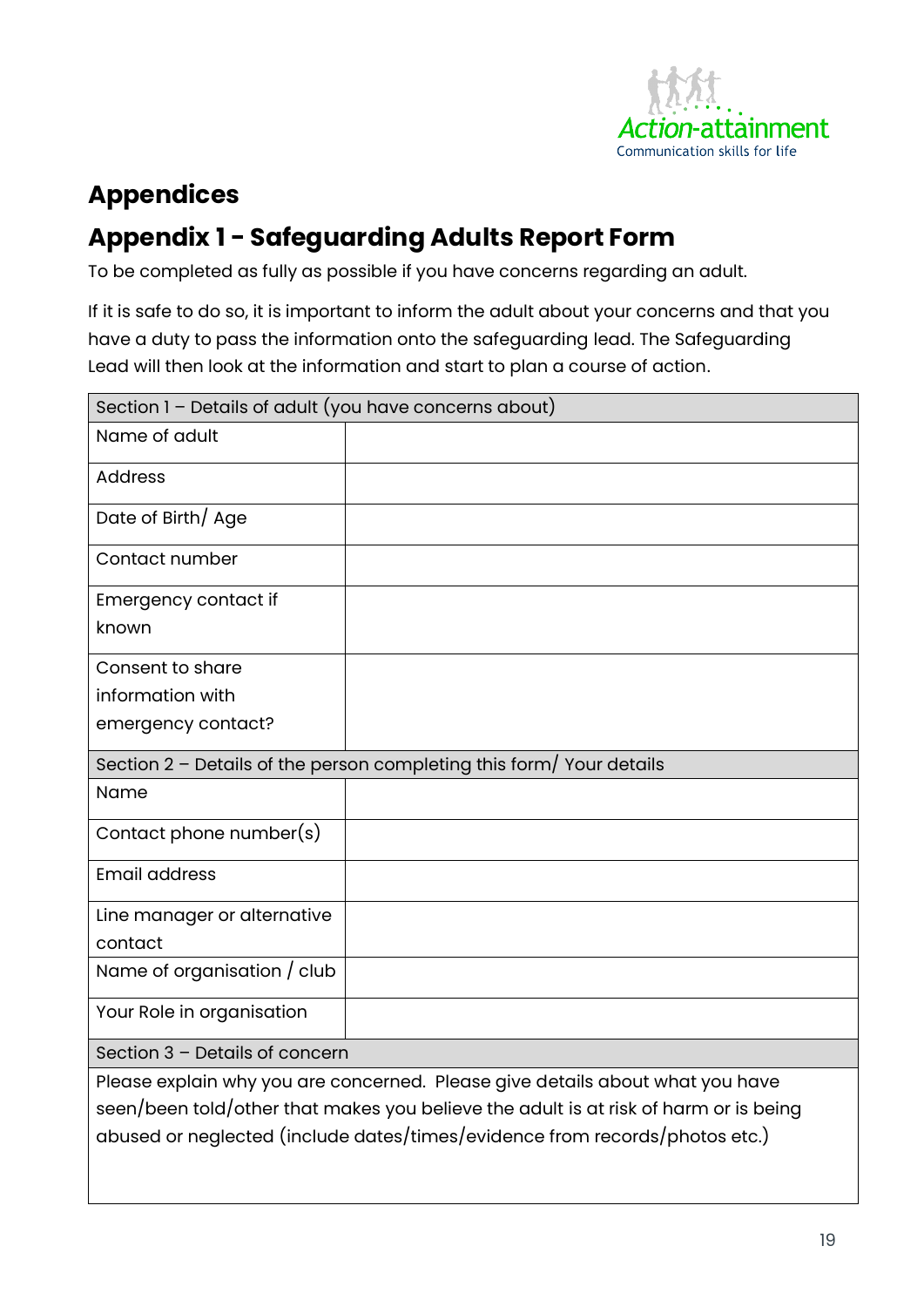

| Date/Time                                                                          | What happened                                                             |  |  |
|------------------------------------------------------------------------------------|---------------------------------------------------------------------------|--|--|
|                                                                                    |                                                                           |  |  |
|                                                                                    |                                                                           |  |  |
|                                                                                    |                                                                           |  |  |
|                                                                                    |                                                                           |  |  |
|                                                                                    |                                                                           |  |  |
|                                                                                    | Section $5$ – Details of the person thought to be causing harm (if known) |  |  |
| Name                                                                               |                                                                           |  |  |
| <b>Address</b>                                                                     |                                                                           |  |  |
|                                                                                    |                                                                           |  |  |
| Date of Birth/Age                                                                  |                                                                           |  |  |
| Relationship/connection to                                                         |                                                                           |  |  |
| adult                                                                              |                                                                           |  |  |
| Role in organisation                                                               |                                                                           |  |  |
| Do they have contact with                                                          |                                                                           |  |  |
| other adults at risk in                                                            |                                                                           |  |  |
| another capacity? E.g. in                                                          |                                                                           |  |  |
| their work/family/as a                                                             |                                                                           |  |  |
| volunteer                                                                          |                                                                           |  |  |
| Section 6 - Have you discussed your concerns with the adult? What are their views, |                                                                           |  |  |
| What have they stated about what they want to happen and what outcomes they        |                                                                           |  |  |
| want?                                                                              |                                                                           |  |  |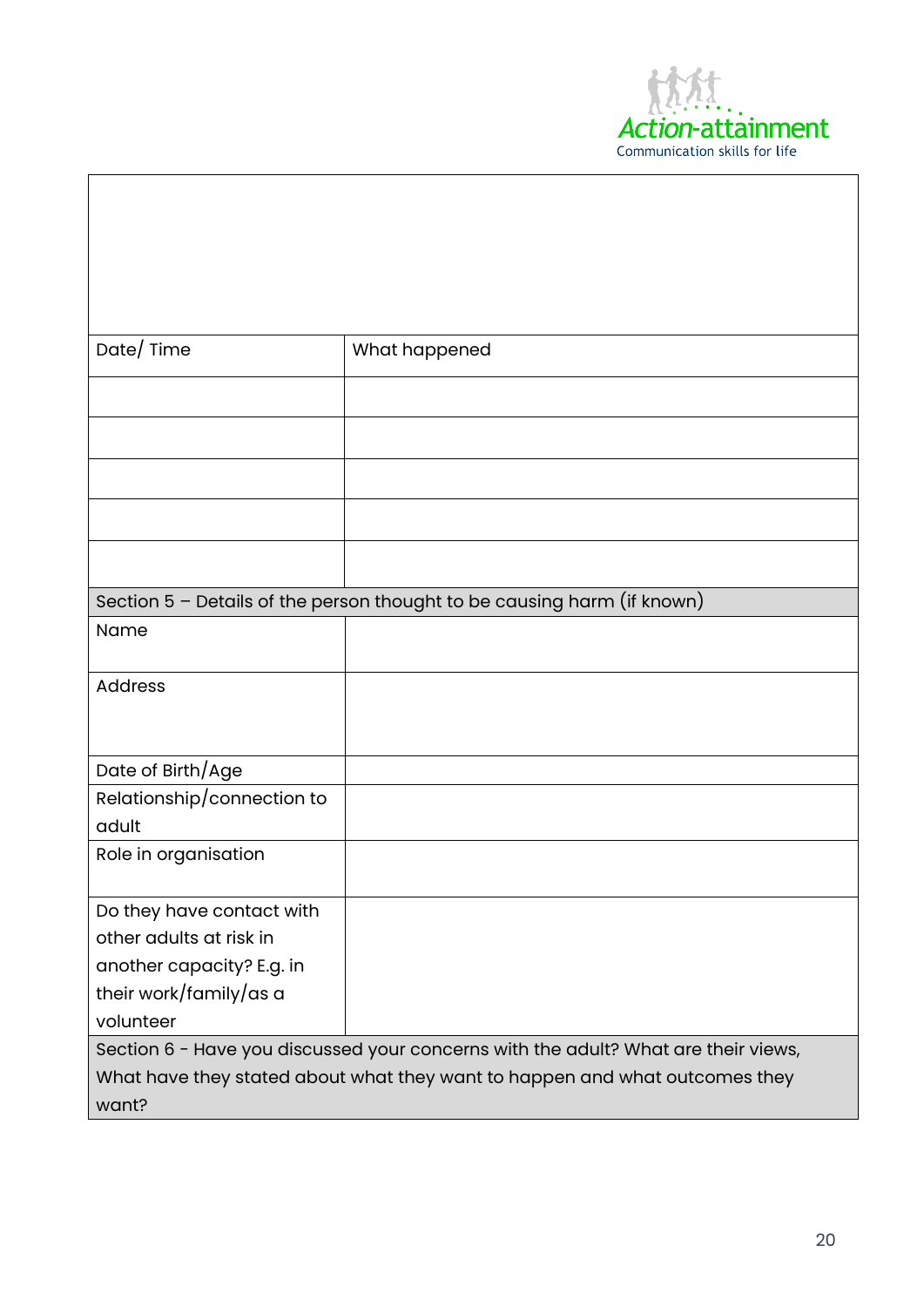

Section 6A – Reasons for not discussing with the adult Discussion would put the adult or others at risk. Please explain:

Adult appears to lack mental capacity. Please explain:

Adult unable to communicate their views. Please explain:

Section 7 – Risk to others

Are any other adults at risk Yes/No/Not known - delete as appropriate

If yes please fill in another form answering questions 1-6

Are any children at risk Yes/No/Not known Delete as appropriate

If yes please fill in a safeguarding children referral form and attach to this.

Section  $8$  – What action have you taken if any /agreed with the adult to reduce the risks?

Actions by club: e.g. person causing harm suspended, session times changed.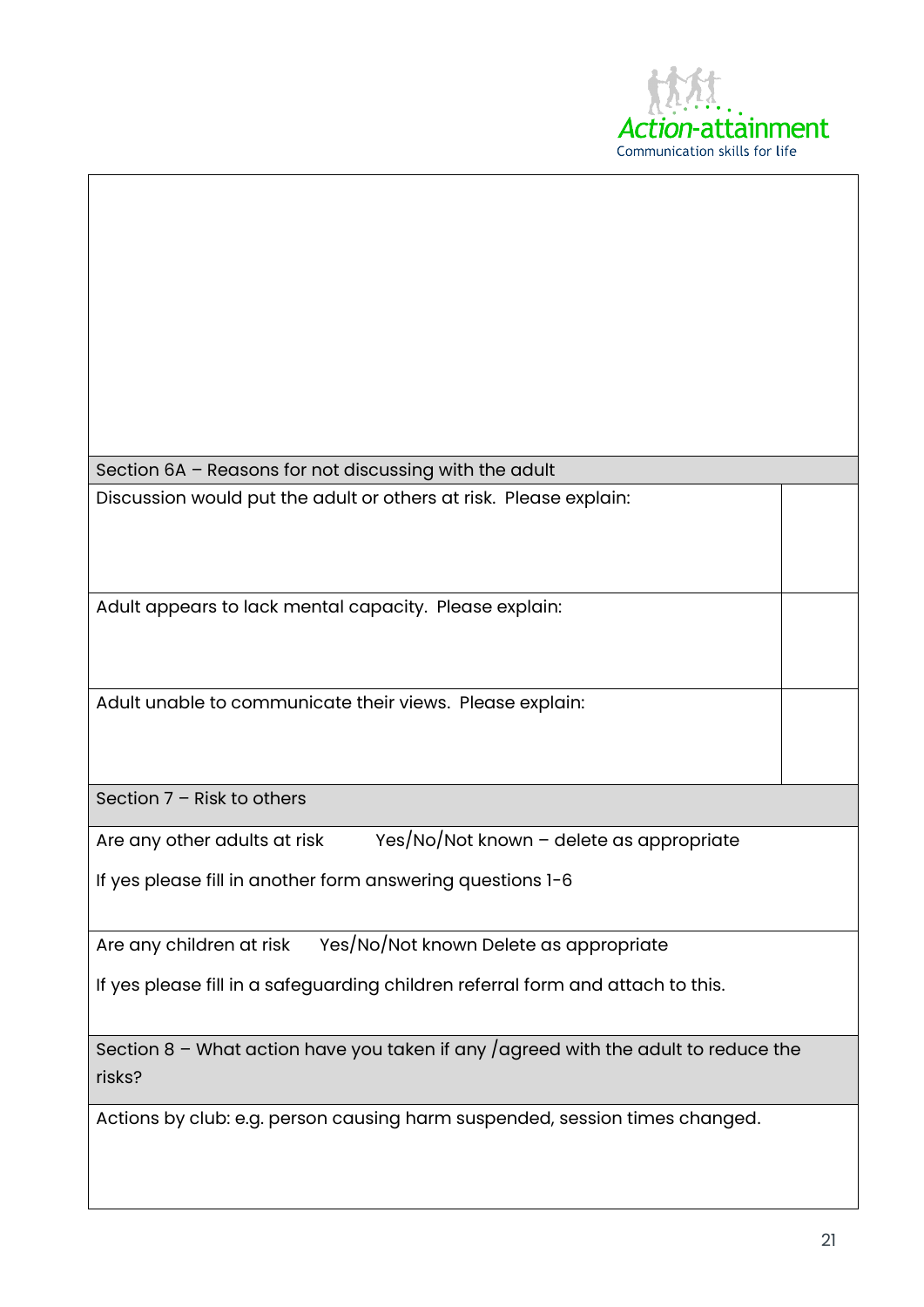

| Section 9: Other agencies                                                           |  | Who contacted/reference number/contact   |  |  |
|-------------------------------------------------------------------------------------|--|------------------------------------------|--|--|
| contacted                                                                           |  | details/advice gained/action being taken |  |  |
| Police                                                                              |  |                                          |  |  |
| Ambulance                                                                           |  |                                          |  |  |
| Other - please state who and why:                                                   |  |                                          |  |  |
| Section 10: Contact with Welfare Officer/others within the club                     |  |                                          |  |  |
| Who else has been informed of this issue? - and what was the reason for information |  |                                          |  |  |
| sharing                                                                             |  |                                          |  |  |
| Consultation with Safeguarding Lead                                                 |  | Dates and times                          |  |  |
|                                                                                     |  |                                          |  |  |
|                                                                                     |  |                                          |  |  |
|                                                                                     |  |                                          |  |  |
| Completed Form copied to Safeguarding Lead; Date and time                           |  |                                          |  |  |
| Signed:                                                                             |  |                                          |  |  |
| Date:                                                                               |  |                                          |  |  |

#### **OFFICE USE ONLY**

Section 11 – Sharing the concerns (To be completed by Safeguarding Lead) Details of your contact with the adult at risk of harm. Have they consented to information being shared outside of Action-attainment?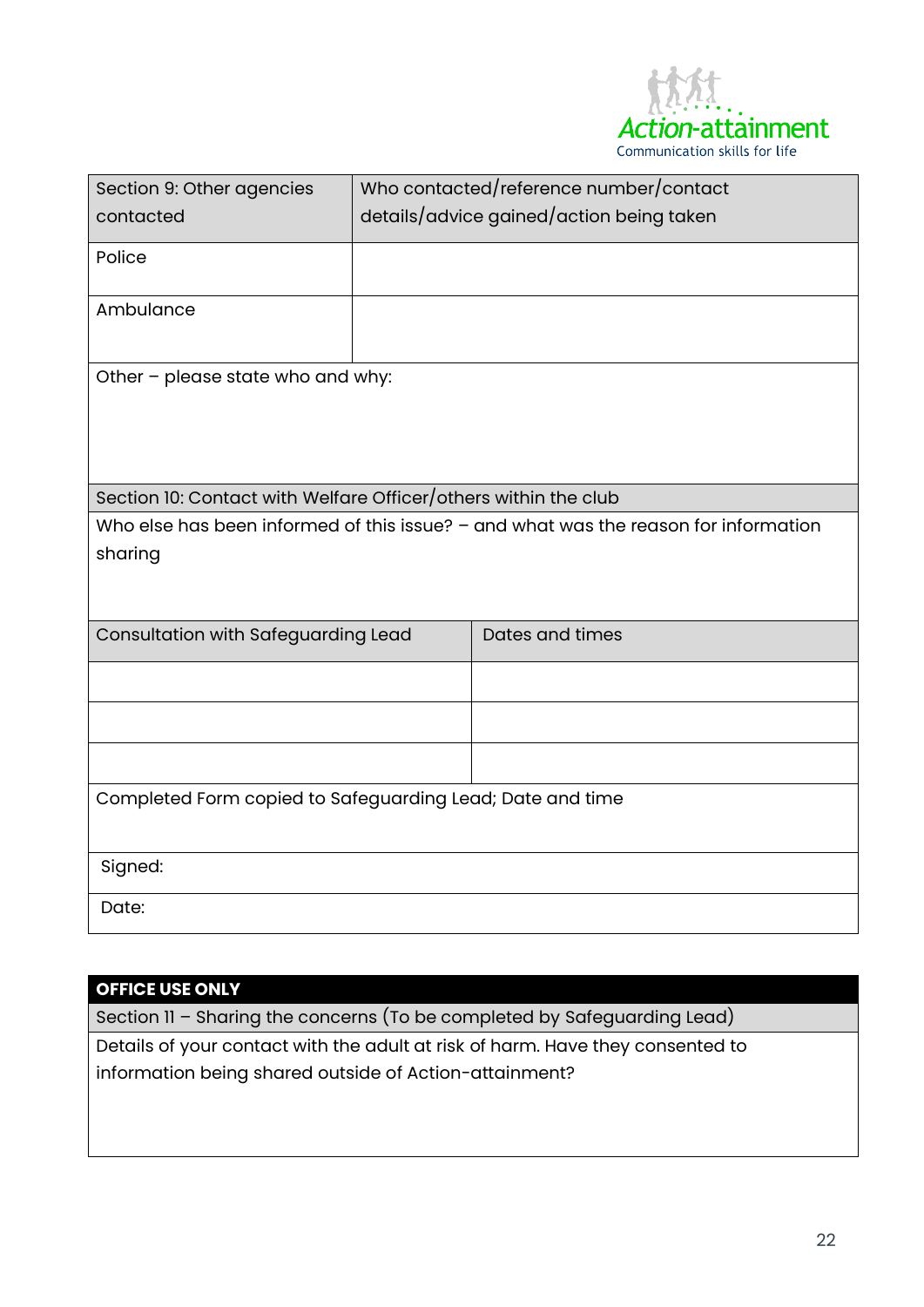

Details of contact with the Local Authority Safeguarding Team/MASH where the adult at risk of harm lives – advice can be still sought without giving personal details if you do not have consent for a referral.

Details of any other agencies contacted:

Details of the outcome of this concern: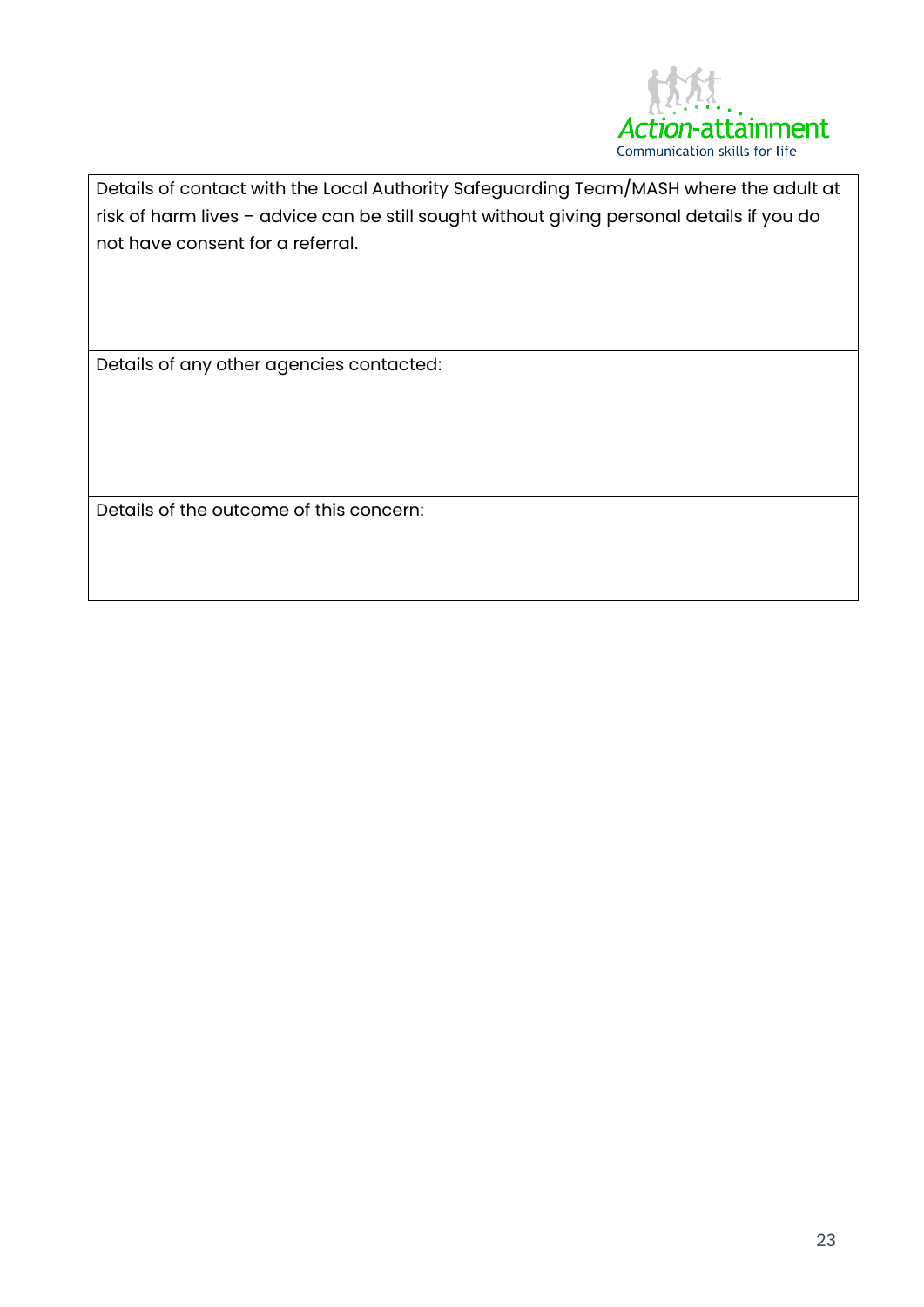

## <span id="page-26-0"></span>**Appendix 2 – Sources of Information and Support**

#### **Action on Elder Abuse**

A national organisation based in London. It aims to prevent the abuse of older people by raising awareness, encouraging education, promoting research and collecting and disseminating information.

[Tel: 020 8765 7000](Tel:020%208765%207000) Email: [enquiries@elderabuse.org.uk](mailto:enquiries@elderabuse.org.uk) [www.elderabuse.org.uk](http://www.elderabuse.org.uk/)

#### **Ann Craft Trust (ACT)**

A national organisation providing information and advice about adult safeguarding. ACT have a specialist Safeguarding Adults in Sport and Activity team to support the sector. Tel: 0115 951 5400 Email[:Ann-Craft-Trust@nottingham.ac.uk](mailto:Ann-Craft-Trust@nottingham.ac.uk) [www.anncrafttrust.org](http://www.anncrafttrust.org/)

#### **Men's Advice Line**

For male domestic abuse survivors Tel: 0808 801 0327

#### **National LGBT+ Domestic Abuse Helpline**

Tel: 0800 999 5428

#### **National 24Hour Freephone Domestic Abuse Helplines**

#### **England**

Tel: 0808 2000 247 [www.nationaldahelpline.org.uk/Contact-us](http://www.nationaldahelpline.org.uk/Contact-us)

#### **Rape Crisis Federation of England and Wales**

Rape Crisis was launched in 1996 and exists to provide a range of facilities and resources to enable the continuance and development of Rape Crisis Groups throughout Wales and England. Email: [info@rapecrisis.co.uk](mailto:info@rapecrisis.co.uk)

[www.rapecrisis.co.uk](http://www.rapecrisis.co.uk/)

#### **Respond**

Respond provides a range of services to victims and perpetrators of sexual abuse who have learning disabilities and training and support to those working with them.